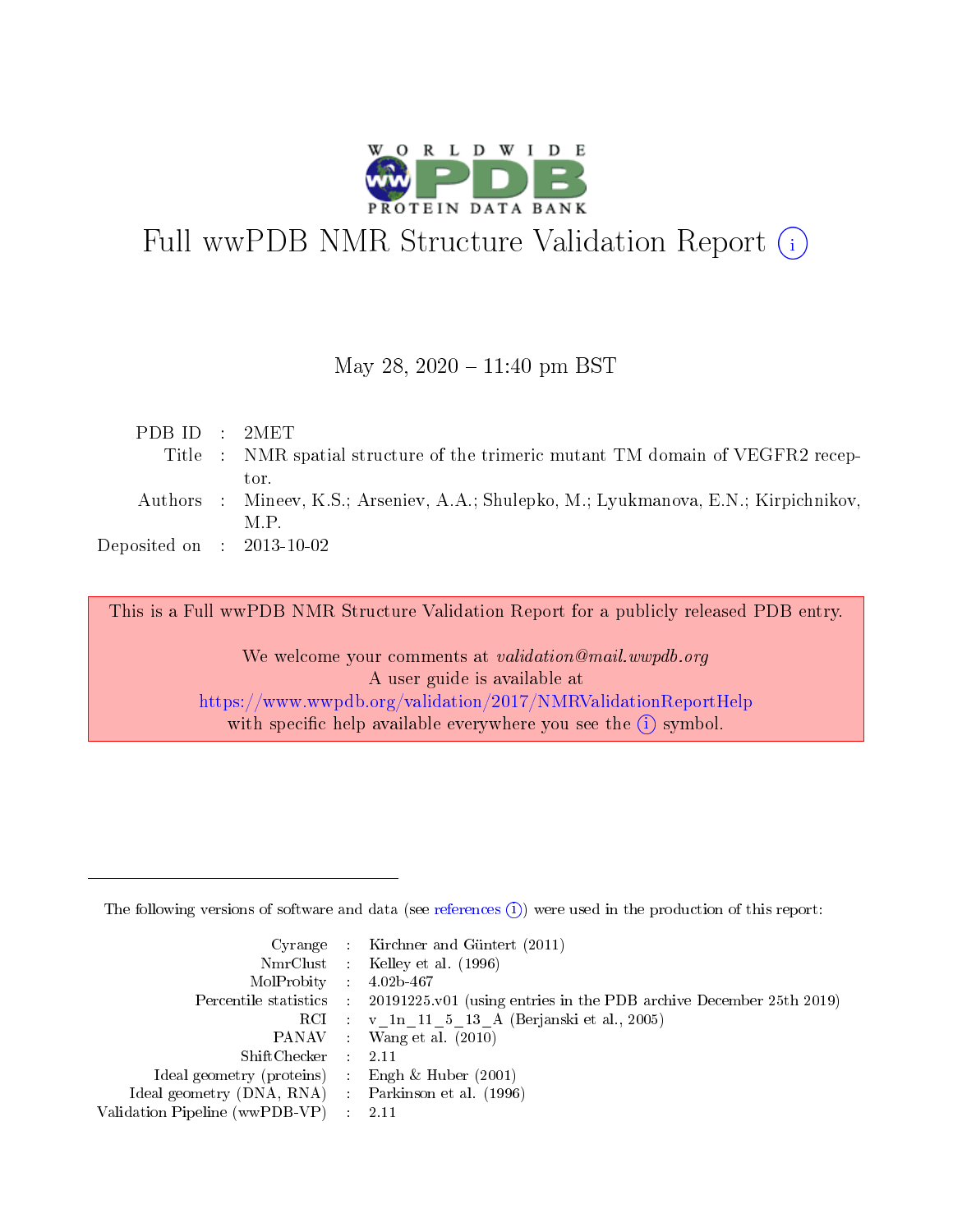# 1 [O](https://www.wwpdb.org/validation/2017/NMRValidationReportHelp#overall_quality)verall quality at a glance (i)

The following experimental techniques were used to determine the structure: SOLUTION NMR

The overall completeness of chemical shifts assignment is 32%.

Percentile scores (ranging between 0-100) for global validation metrics of the entry are shown in the following graphic. The table shows the number of entries on which the scores are based.



The table below summarises the geometric issues observed across the polymeric chains and their fit to the experimental data. The red, orange, yellow and green segments indicate the fraction of residues that contain outliers for  $>=$  3, 2, 1 and 0 types of geometric quality criteria. A cyan segment indicates the fraction of residues that are not part of the well-defined cores, and a grey segment represents the fraction of residues that are not modelled. The numeric value for each fraction is indicated below the corresponding segment, with a dot representing fractions  $\epsilon = 5\%$ 

| Mol | $\vert$ Chain $\vert$ Length |     |     | Quality of chain |
|-----|------------------------------|-----|-----|------------------|
|     | 27                           | 14% | 30% | 57%              |
|     | 27                           | 14% | 30% | 57%              |
|     | 27                           | 14% | 30% | 57%              |

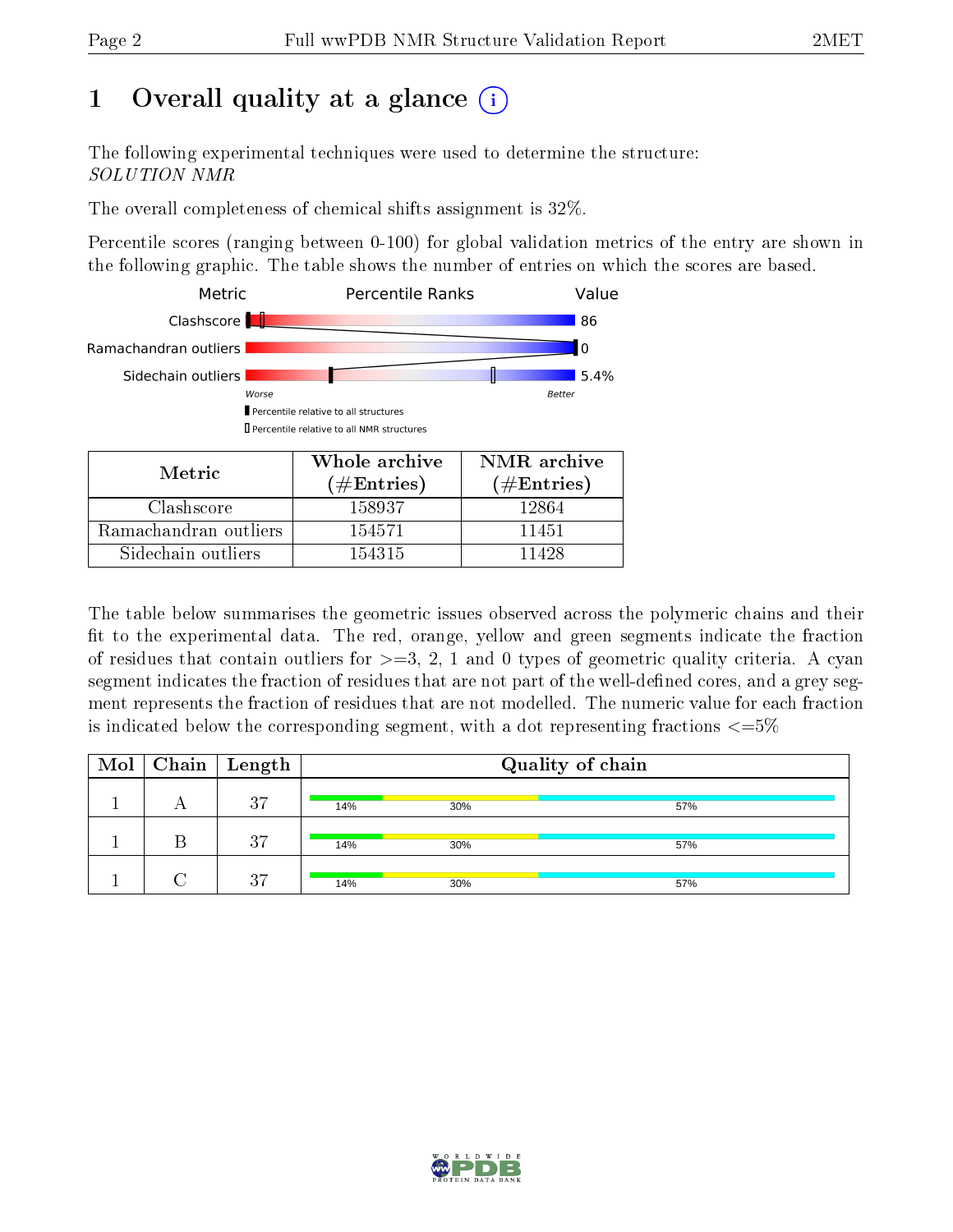# 2 Ensemble composition and analysis  $(i)$

This entry contains 10 models. Model 1 is the overall representative, medoid model (most similar to other models).

The following residues are included in the computation of the global validation metrics.

| Well-defined (core) protein residues |                                           |                                    |  |  |  |  |
|--------------------------------------|-------------------------------------------|------------------------------------|--|--|--|--|
|                                      | Well-defined core   Residue range (total) | † Backbone RMSD (Å)   Medoid model |  |  |  |  |
|                                      | $A:3-A:18$ , $B:103-B:118$ ,              | 0.09                               |  |  |  |  |
|                                      | $C:203-C:218(48)$                         |                                    |  |  |  |  |

Ill-defined regions of proteins are excluded from the global statistics.

Ligands and non-protein polymers are included in the analysis.

The models can be grouped into 2 clusters and 1 single-model cluster was found.

| Cluster number        | Models               |
|-----------------------|----------------------|
|                       | 1, 4, 6, 7, 8, 9, 10 |
|                       |                      |
| Single-model clusters |                      |

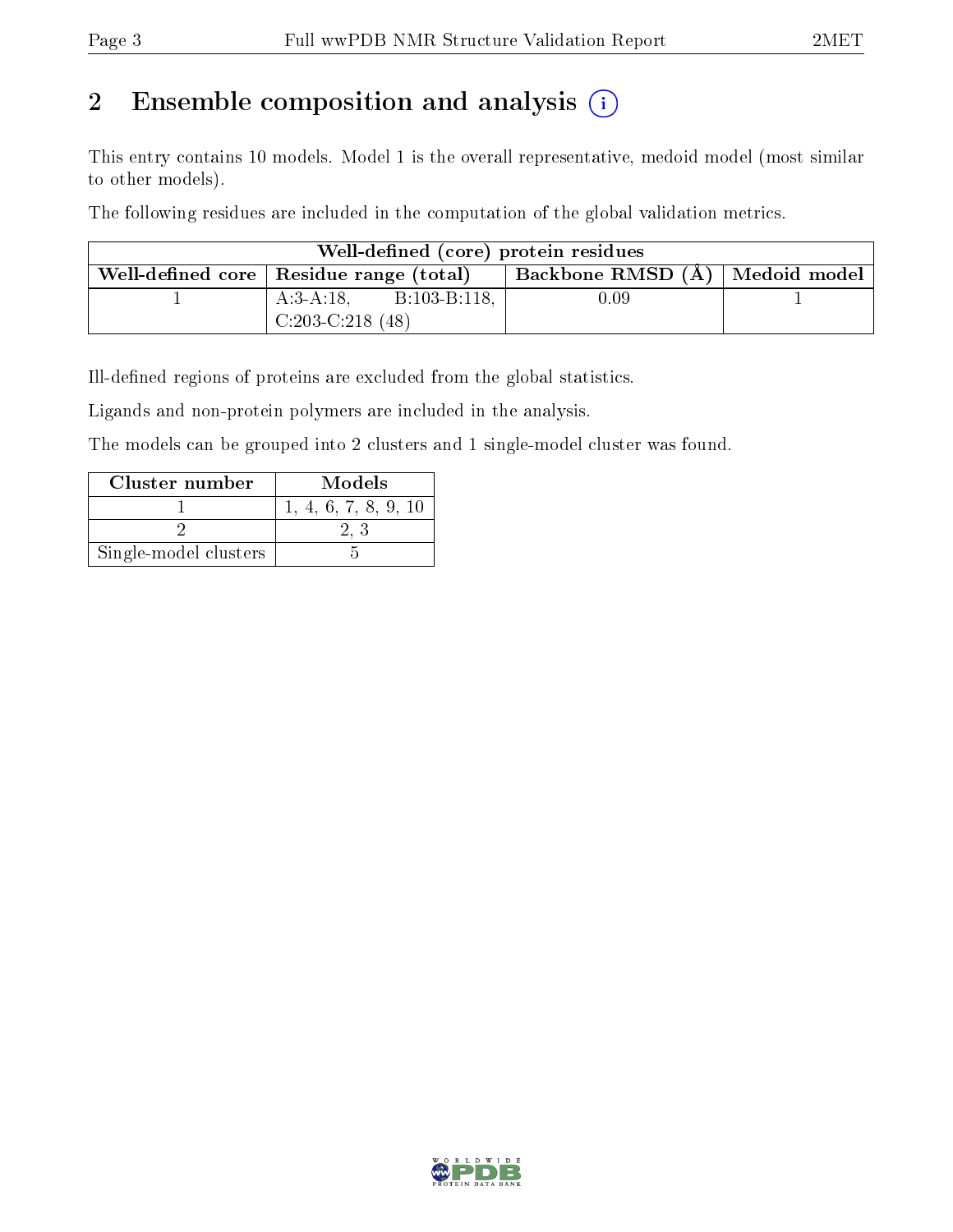# 3 Entry composition (i)

There is only 1 type of molecule in this entry. The entry contains 1851 atoms, of which 975 are hydrogens and 0 are deuteriums.

|  |             | $Mol$   Chain   Residues |                   | Atoms           |  | Trace |
|--|-------------|--------------------------|-------------------|-----------------|--|-------|
|  |             | 37                       | Total C H N O S   |                 |  |       |
|  |             |                          | 617               | 195 325 48 48 1 |  |       |
|  | $\mathsf B$ | 37                       | Total C H N O     |                 |  |       |
|  |             |                          | 617 195 325 48 48 |                 |  |       |
|  |             | 37                       | Total C H N O S   |                 |  |       |
|  |             |                          | 617               | 195 325 48 48   |  |       |

Molecule 1 is a protein called Vascular endothelial growth factor receptor 2.

There are 3 discrepancies between the modelled and reference sequences:

| Chain | <b>Residue</b> | Modelled | Actual | Comment             | <b>Reference</b>   |
|-------|----------------|----------|--------|---------------------|--------------------|
|       |                |          |        | ENGINEERED MUTATION | <b>IINP P35968</b> |
|       |                | - GLU-   |        | ENGINEERED MUTATION | LINP P35968        |
|       |                | - GLU-   |        | ENGINEERED MUTATION | <b>IINP P35968</b> |

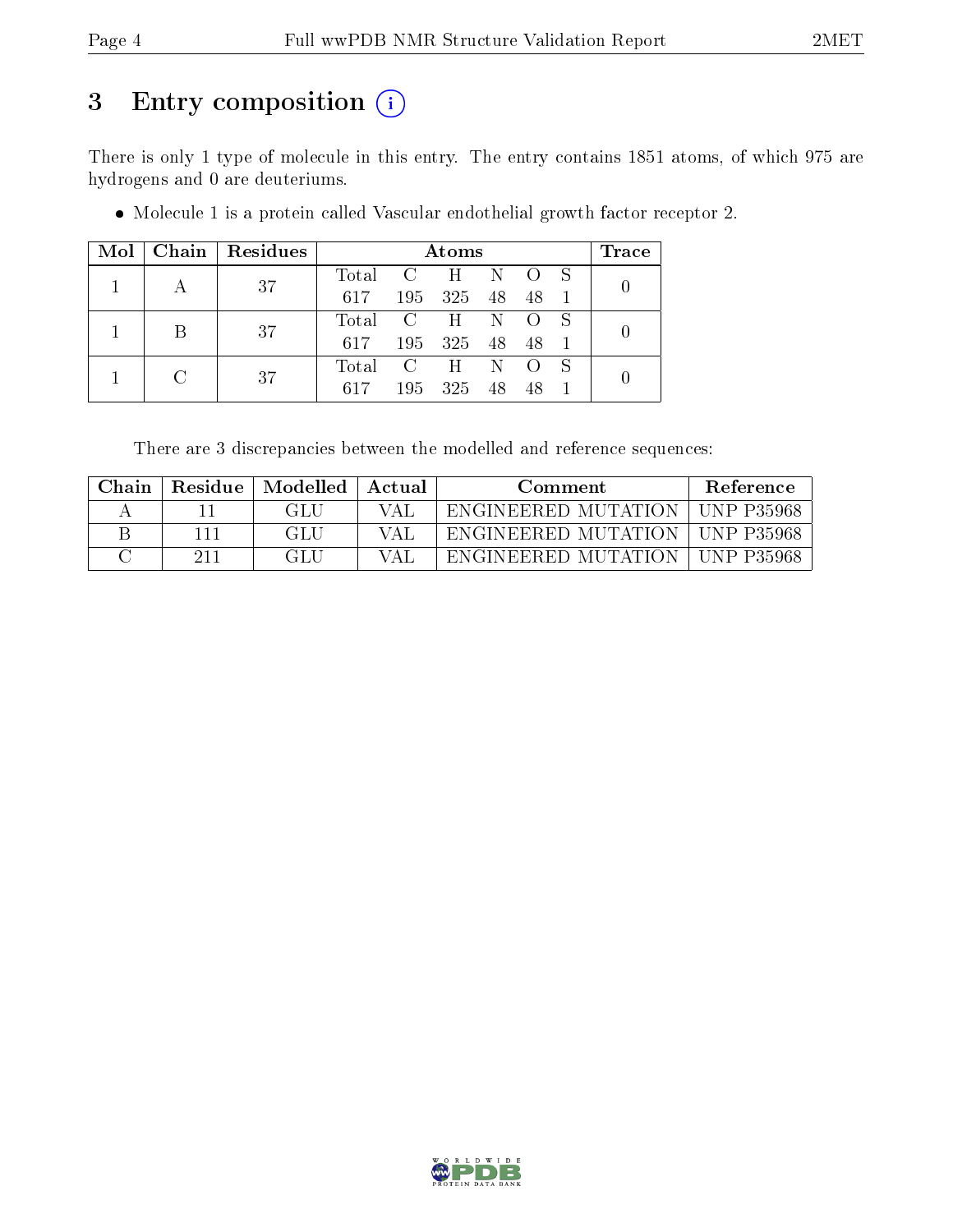# 4 Residue-property plots  $\binom{1}{1}$

## <span id="page-4-0"></span>4.1 Average score per residue in the NMR ensemble

These plots are provided for all protein, RNA and DNA chains in the entry. The first graphic is the same as shown in the summary in section 1 of this report. The second graphic shows the sequence where residues are colour-coded according to the number of geometric quality criteria for which they contain at least one outlier: green  $= 0$ , yellow  $= 1$ , orange  $= 2$  and red  $= 3$  or more. Stretches of 2 or more consecutive residues without any outliers are shown as green connectors. Residues which are classified as ill-defined in the NMR ensemble, are shown in cyan with an underline colour-coded according to the previous scheme. Residues which were present in the experimental sample, but not modelled in the final structure are shown in grey.

• Molecule 1: Vascular endothelial growth factor receptor 2



## 4.2 Scores per residue for each member of the ensemble

Colouring as in section [4.1](#page-4-0) above.

4.2.1 Score per residue for model 1 (medoid)

• Molecule 1: Vascular endothelial growth factor receptor 2



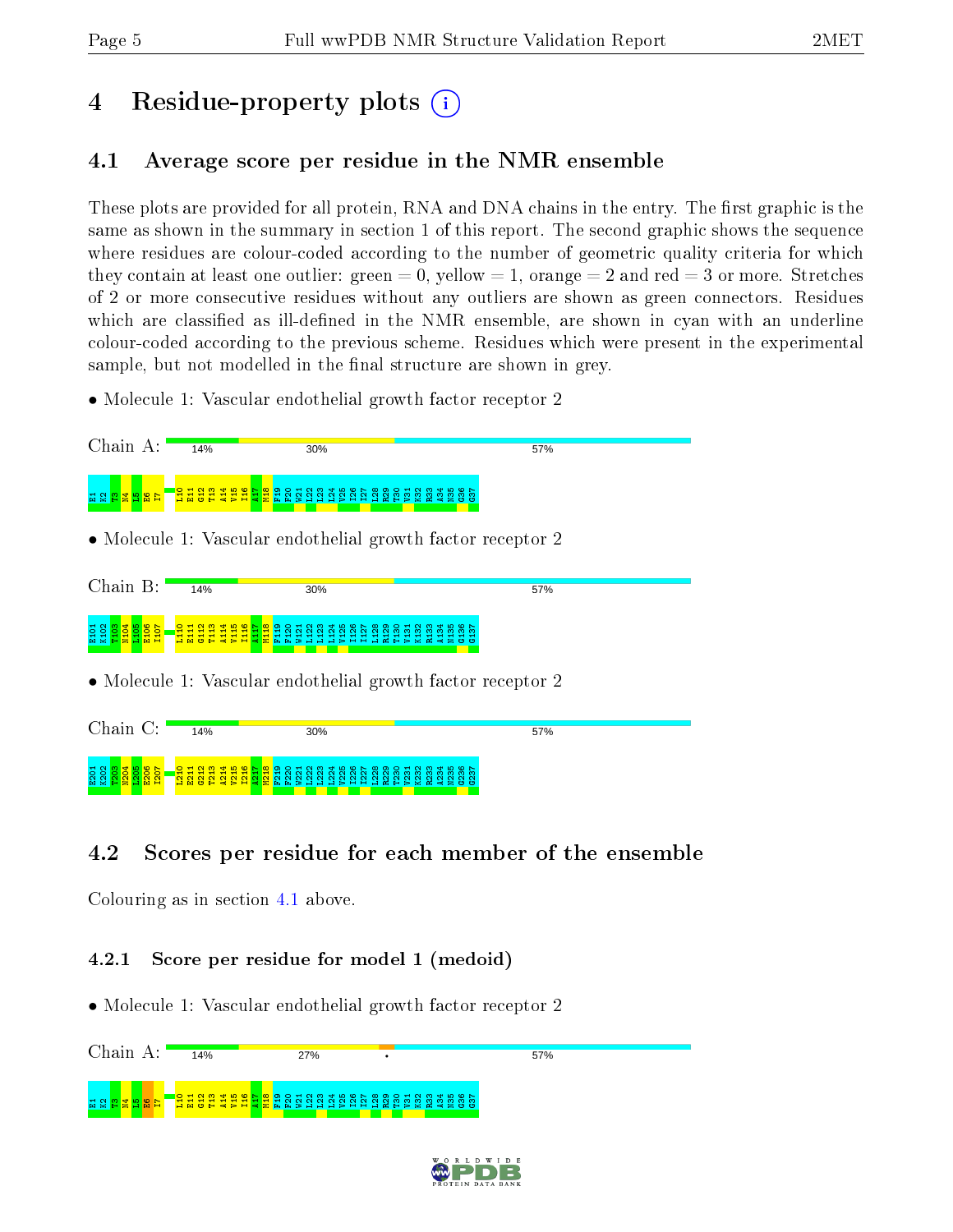• Molecule 1: Vascular endothelial growth factor receptor 2



• Molecule 1: Vascular endothelial growth factor receptor 2

| $\gamma$ hain                        | 14%                            | 27%                                                |                                                                                      | 57% |  |
|--------------------------------------|--------------------------------|----------------------------------------------------|--------------------------------------------------------------------------------------|-----|--|
| H <sub>2</sub>                       |                                |                                                    | O H N M T D M T O N M T N M T D M T D W T N M T D W T                                |     |  |
| ន ន<br>$\circ$<br><b>MMFF</b><br>. . | <del>.</del><br><u>पन न न </u> | $\sim$<br>$\sim$ $\sim$<br>- - - - - - - - - - - - | <br><b>QQQ</b><br>$\alpha$ $\alpha$ $>$ $\alpha$ $\alpha$ $>$ $\alpha$ $\alpha$<br>ت |     |  |

- 4.2.2 Score per residue for model 2
- Molecule 1: Vascular endothelial growth factor receptor 2

| Chain A: $\blacksquare$                             | 11%                                                                                                    | 30% |                                                             | 57% |
|-----------------------------------------------------|--------------------------------------------------------------------------------------------------------|-----|-------------------------------------------------------------|-----|
| <u> 더 없 <mark>한 걸 더</mark> 없 더</u>                  |                                                                                                        |     |                                                             |     |
|                                                     |                                                                                                        |     | • Molecule 1: Vascular endothelial growth factor receptor 2 |     |
| $Chain B$ :                                         | 11%                                                                                                    | 30% |                                                             | 57% |
| E101<br>K102<br>T103<br><b>NHOS</b><br>NHOS<br>NHOS |                                                                                                        |     |                                                             |     |
|                                                     |                                                                                                        |     | • Molecule 1: Vascular endothelial growth factor receptor 2 |     |
| Chain C:                                            | 11%                                                                                                    | 30% |                                                             | 57% |
| E201<br>K202<br><b>PZ1</b>                          | P <sub>219</sub><br>$\frac{1}{2}$<br>$\overline{21}$<br><mark>질질</mark><br>$\overline{2}$<br><b>Pa</b> |     |                                                             |     |

#### 4.2.3 Score per residue for model 3

• Molecule 1: Vascular endothelial growth factor receptor 2



• Molecule 1: Vascular endothelial growth factor receptor 2

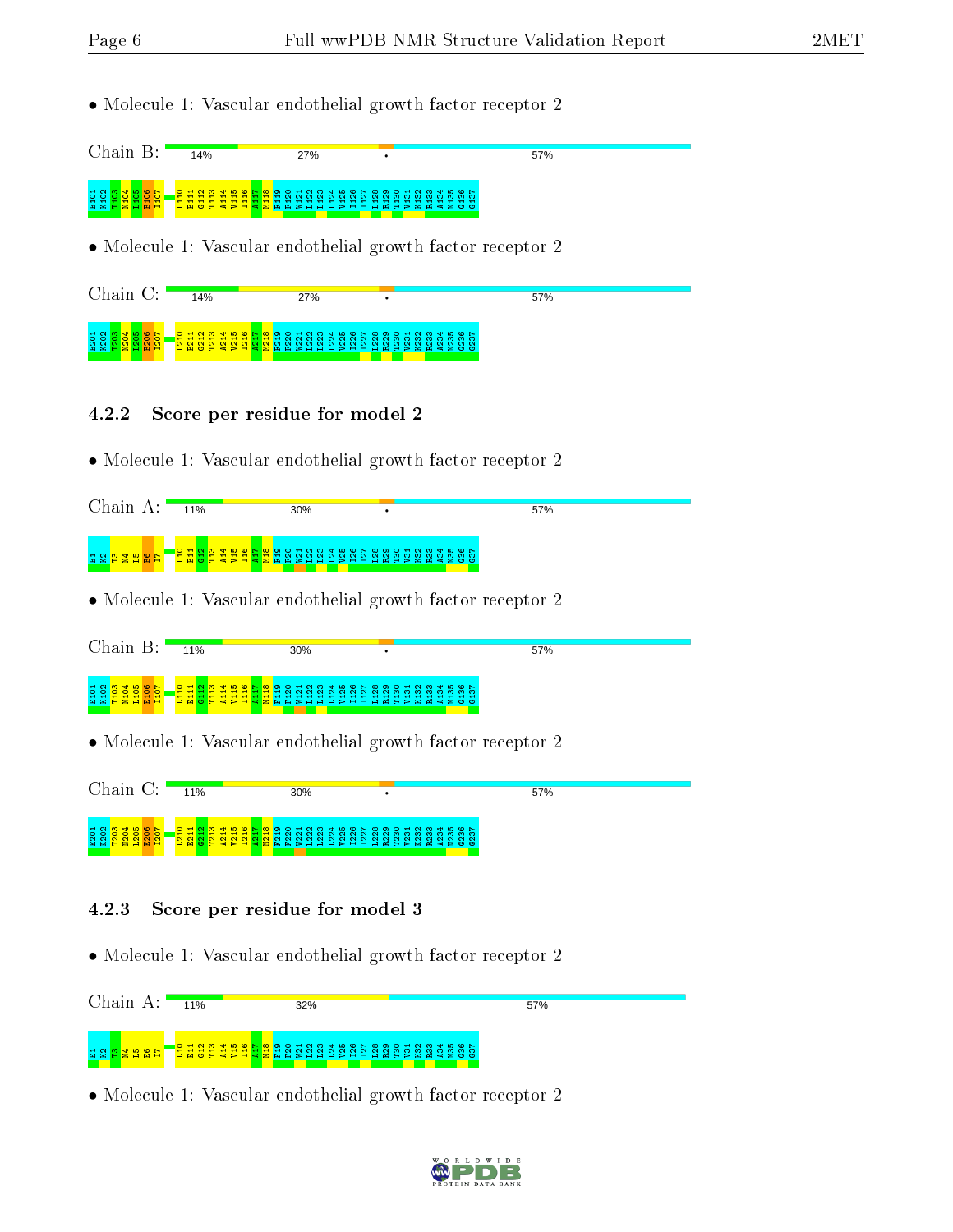| Chain B:                                                                            | 11% | 32%                                                                                     | 57%   |  |
|-------------------------------------------------------------------------------------|-----|-----------------------------------------------------------------------------------------|-------|--|
| E101<br>E101<br>E101<br>E101<br>E101                                                |     |                                                                                         |       |  |
|                                                                                     |     | • Molecule 1: Vascular endothelial growth factor receptor 2                             |       |  |
| Chain C:                                                                            | 11% | 32%                                                                                     | 57%   |  |
| ដួ <u>ន និង និង និង</u><br>ប្រស <mark>ាប្តី</mark><br>ប្តី ប្តី ប្តី ប្តី ប្តី ប្តី |     |                                                                                         |       |  |
| 4.2.4                                                                               |     | Score per residue for model 4                                                           |       |  |
|                                                                                     |     | • Molecule 1: Vascular endothelial growth factor receptor 2                             |       |  |
| Chain A:                                                                            | 16% | 27%                                                                                     | 57%   |  |
| <u>더 없 법 불 법 없 급</u>                                                                |     | <mark>ម្ម មិនដូងដូងដូ</mark> ងនីនី ទី មិនដូន ដូន ដូន មិន និង ទី ទី នី ទី នី ទី នី ទី នី |       |  |
|                                                                                     |     | • Molecule 1: Vascular endothelial growth factor receptor 2                             |       |  |
| Chain B:                                                                            | 16% | 27%                                                                                     | 57%   |  |
| End <mark>e de Sa</mark><br>Endeand                                                 |     |                                                                                         |       |  |
|                                                                                     |     | • Molecule 1: Vascular endothelial growth factor receptor 2                             |       |  |
| Chain C:                                                                            | 16% | 27%                                                                                     | 57%   |  |
|                                                                                     |     |                                                                                         |       |  |
| $\bf 4.2.5$                                                                         |     | Score per residue for model 5                                                           |       |  |
|                                                                                     |     | • Molecule 1: Vascular endothelial growth factor receptor 2                             |       |  |
| Chain $A:$                                                                          | 8%  | 32%                                                                                     | 57%   |  |
|                                                                                     |     | <b>ិដ្ឋិន្ទ្</b> និង និង និង និង និង                                                    | 23585 |  |
|                                                                                     |     | • Molecule 1: Vascular endothelial growth factor receptor 2                             |       |  |
| Chain B:                                                                            | 8%  | 32%                                                                                     | 57%   |  |
|                                                                                     |     |                                                                                         |       |  |
|                                                                                     |     |                                                                                         |       |  |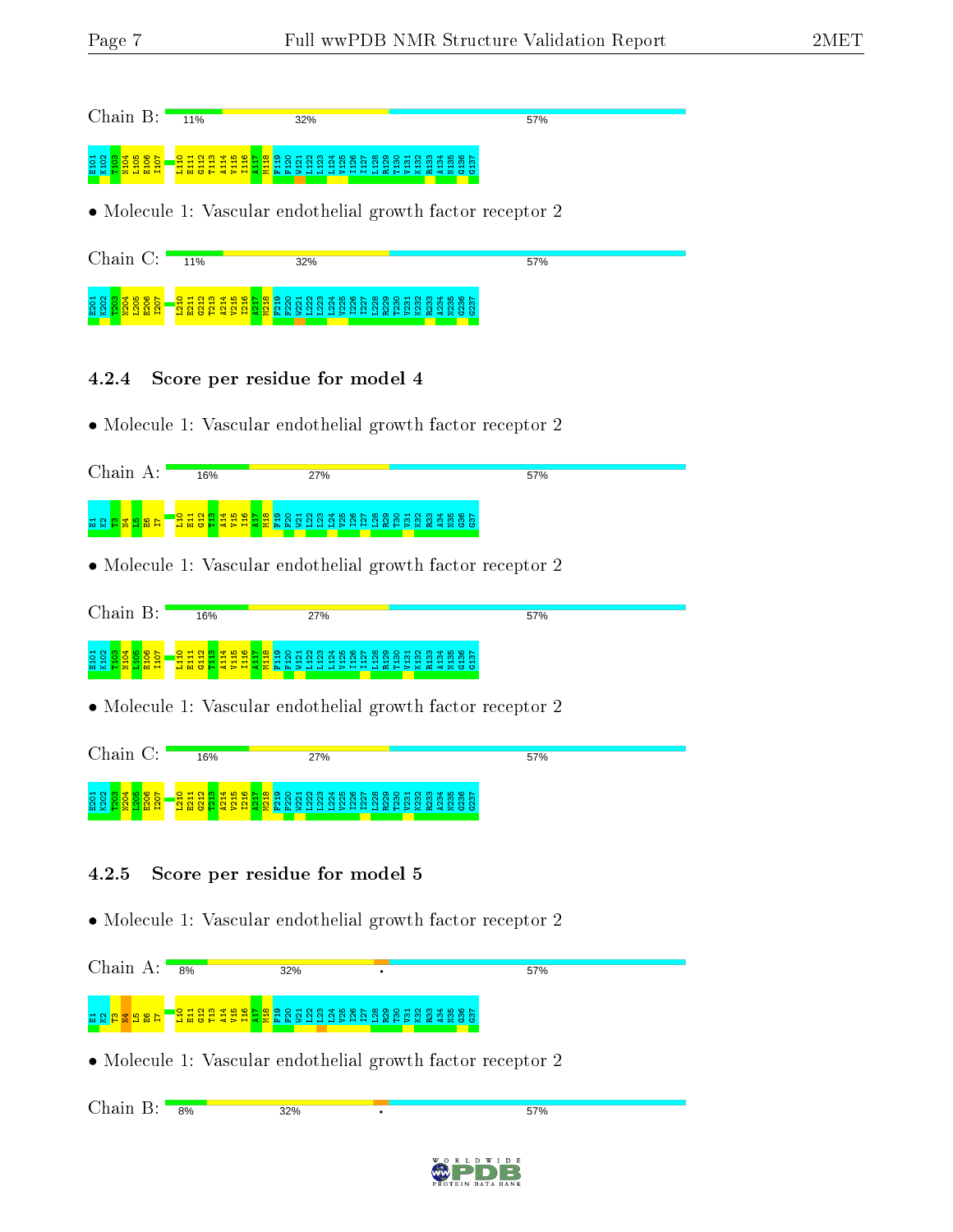# <mark>e g s s e gant da lita da lita da lita da lita da lita da lita da lita da</mark> lita da lita da lita da lita da lit<br>S e g s s e gant da lita da lita da lita da lita da lita da lita da lita da lita da lita da lita da lita da li

• Molecule 1: Vascular endothelial growth factor receptor 2



#### 4.2.6 Score per residue for model 6

• Molecule 1: Vascular endothelial growth factor receptor 2



• Molecule 1: Vascular endothelial growth factor receptor 2

| Chain<br>B:                                                                                | 14%                      | 30%                                                                                                                                                                                                                                                 | 57%                                 |
|--------------------------------------------------------------------------------------------|--------------------------|-----------------------------------------------------------------------------------------------------------------------------------------------------------------------------------------------------------------------------------------------------|-------------------------------------|
| $H \alpha$<br>$\circ$<br>$\sim$<br>$\mathbf{E} \times \mathbf{F}$<br>10 H<br>. <b>2.</b> 4 | $\overline{\phantom{a}}$ | O H N M T W W D O H N M T M M T W M T W M T W W T W W T W W T<br>$\bar{\sim}$<br>$\sim$<br>$\sim$<br>50 N<br><b>1999</b><br>$\sim$<br>— <del>—</del><br>$\sim$<br>്<br>$\sim$<br>-<br><u> 日 면 은 남 촌 군 년 역 절 변 년 곡 달 달 달 는 달 달 달 달 부 달 복 복 불 요 요</u> | ത്ത<br><u>mmmmmm</u><br>------<br>÷ |

• Molecule 1: Vascular endothelial growth factor receptor 2

| Chain<br>$\cap$ .                                      | 14%                                                                                                                               | 30%                                                                                                                                                                                                                                                  | 57%              |  |
|--------------------------------------------------------|-----------------------------------------------------------------------------------------------------------------------------------|------------------------------------------------------------------------------------------------------------------------------------------------------------------------------------------------------------------------------------------------------|------------------|--|
| $\circ$ $\sim$<br>$\circ$ $\circ$<br><b>TO .</b><br>мн | $\blacksquare$<br>$\overline{\phantom{0}}$<br>$\overline{\phantom{a}}$<br>$\blacksquare$<br>ъH<br><b>MARTIN</b><br><b>CONTROL</b> | O H N M T B W D O H N M T D W H D O H N M T B W D N<br>$m \dot{m} \dot{m}$<br>$\overline{\phantom{0}}$<br>$\sim$<br>$\overline{\phantom{a}}$<br>$\sim$<br>-41<br><b>MHPXM4200</b><br><b>Take</b><br>$>$ $-$<br>الساد<br>$\overline{a}$<br><b>120</b> | <u>mmmm</u><br>് |  |

- 4.2.7 Score per residue for model 7
- Molecule 1: Vascular endothelial growth factor receptor 2

| Chain A:                | 16% | 27%                                                                                                           | 57% |
|-------------------------|-----|---------------------------------------------------------------------------------------------------------------|-----|
| 1 전 <u>8 12 및 더 명</u> 단 |     | <mark>្មី ដូ ដូ ដូ ដូ ដូ ដូ ទី</mark> ដូ នី ដូ ដូ ដូ ដូ ដូ ដូ ដូ ដូ ដូ នី នី ដូ ដូ ដូ ដូ ដូ ដូ ដូ ដូ ដូ ដូ ដូ |     |
|                         |     |                                                                                                               |     |
|                         |     | • Molecule 1: Vascular endothelial growth factor receptor 2                                                   |     |
| Chain B:                | 16% | 27%                                                                                                           | 57% |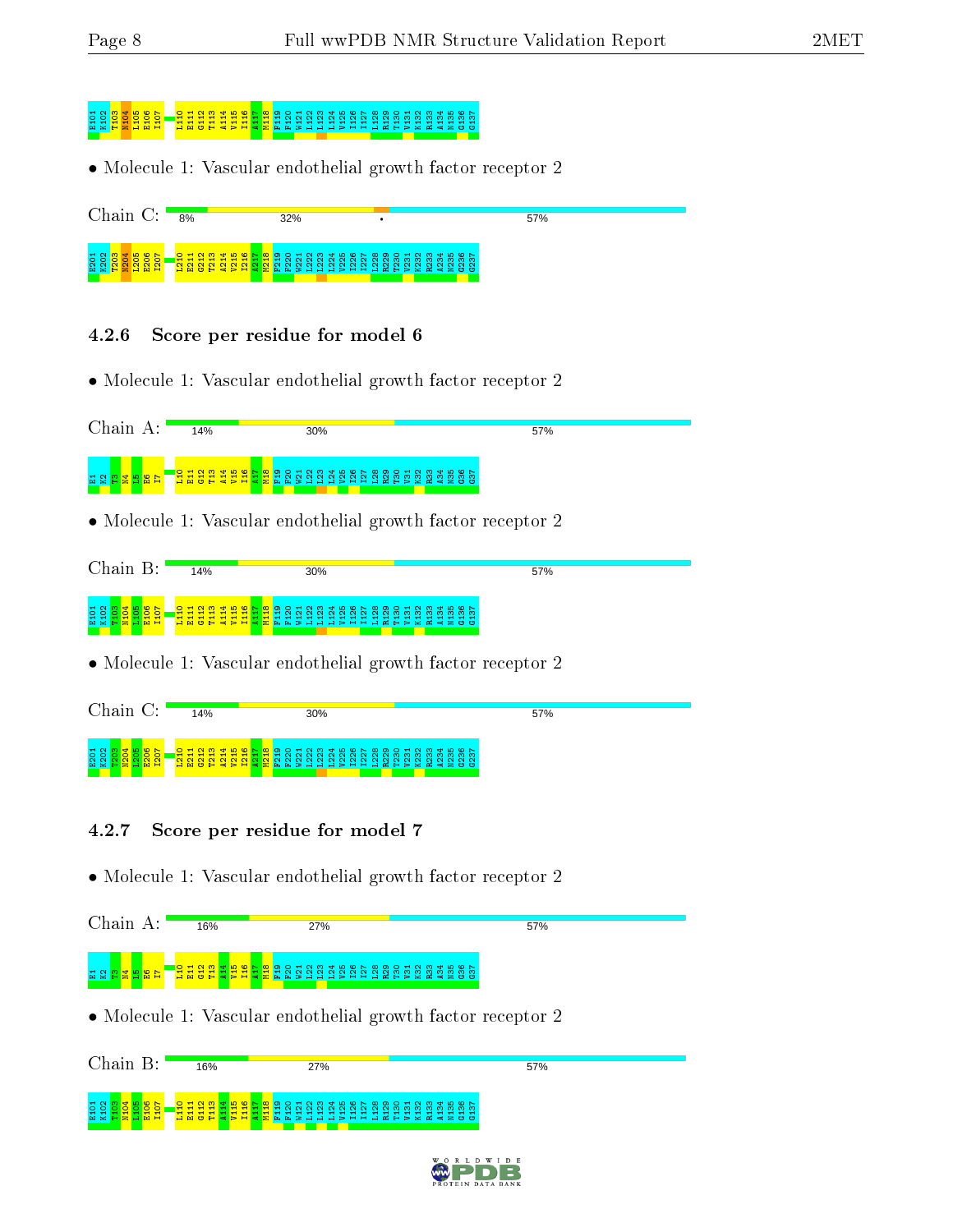- Molecule 1: Vascular endothelial growth factor receptor 2 Chain C: 57% 16% 27% ដូ ខ្លួ<mark>ខ្លួខ្លួ</mark>ខ្លួ<mark>ខ</mark>្លួ<br>ក្តីខ្លួ<mark>ខ្លួ</mark>ខ្លួ<mark>ខ្លួ</mark>  $\frac{273}{2721}$ A214 V215 I216  $\frac{1217}{2}$ M218 F219 F220 W221 L222 L223 L224 V225 I226 I227 L228 R229 T230 V231 K232 R233 A234 N235 G236 G237 4.2.8 Score per residue for model 8 • Molecule 1: Vascular endothelial growth factor receptor 2 Chain A: 11% 30% 57% L10 E11 G12 T13 A14 V15 I16 A17 M18 F19 F20 W21 L22 L23 L24 V25 I26 I27 L28 R29 T30 V31 K32 R33 A34 N35 G36 G37 보 정 <mark>없 및 정 법</mark> • Molecule 1: Vascular endothelial growth factor receptor 2 Chain B:  $\frac{1}{11\%}$ 30% 57% 5 8 <mark>8 3 9 8 5</mark><br>5 2 <mark>8 3 9 8 5</mark><br>5 2 9 8 9 2 L110 E111 G112 T113 A114 V115 I116  $\frac{17}{4}$ M118 F119 F120 3 3 3 3 3 4 5 5 6 7 6 7 6 7 7 7<br>2 5 7 7 7 7 7 7 7 7 7 7 7 7 A134 N135 G136 G137 • Molecule 1: Vascular endothelial growth factor receptor 2 Chain C: <sub>8%</sub> 32% 57% ដូ ខ្លួ<mark>ខ្លួខ្លួ</mark>ខ្លួ<mark>ខ្លួ</mark><br>ដូ ខ្លួ<mark>ខ្លួ</mark>ខ្លួន ន្ទ្រា L210 E211 G212 T213 A214 V215 I216 A217 M218 F219 F220 W221 L222 L223 L224 V225 I226 I227 L228 R229 T230 V231 K232 R233 A234 N235 G236 G237 4.2.9 Score per residue for model 9 • Molecule 1: Vascular endothelial growth factor receptor 2 Chain A: 57% 11% 27% 5%  $\frac{1}{1}$  $\overline{\mathbf{a}}$  $\frac{2}{3}$ ឌ  $\frac{4}{4}$ V15 I16 A17 M18 F19 F20 W21 L22 L23 L24 V25 I26 I27 L28 R29 T30 V31 K32 R33 A34 N35 G36 G37 E1K2T3N4L5E6I7 • Molecule 1: Vascular endothelial growth factor receptor 2 Chain B: 11% 5% 57% 27% 5 8 <mark>8 3 9 8 5 1</mark><br>5 2 8 9 9 8 5 1<br>5 2 9 9 9 9 5 1 L110 G112 T113 A114 V115 I116 A117 M118 F119 F120 W121 L122 L123 L124 V125 I126 I127 L128 R129 T130 V131 K132 R133 A134 N135 G136 G137 E111
- Molecule 1: Vascular endothelial growth factor receptor 2

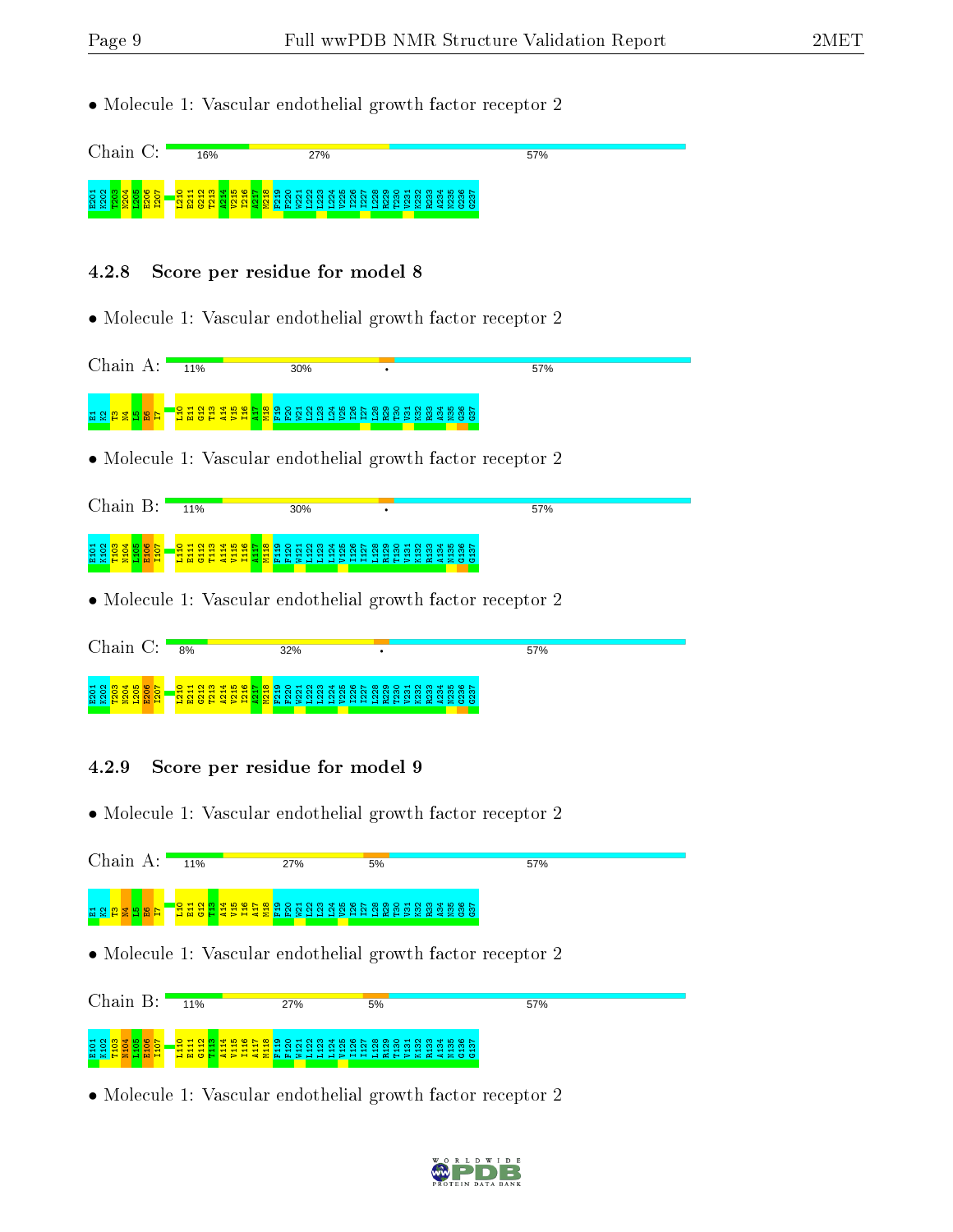| Chain C:                                                            | 11%                            | 27% | 5%                                                                                                                  | 57% |
|---------------------------------------------------------------------|--------------------------------|-----|---------------------------------------------------------------------------------------------------------------------|-----|
|                                                                     |                                |     | <mark>Bangharan Bang</mark> Bangharan Bangharan Bangharan.<br><mark>Bangharan Ban</mark> gharan Bangharan Bangharan |     |
| 4.2.10                                                              | Score per residue for model 10 |     |                                                                                                                     |     |
|                                                                     |                                |     | • Molecule 1: Vascular endothelial growth factor receptor 2                                                         |     |
| Chain A:                                                            | 16%                            | 24% |                                                                                                                     | 57% |
| 법 Q <mark>합 별 법 없</mark>                                            |                                |     |                                                                                                                     |     |
|                                                                     |                                |     | • Molecule 1: Vascular endothelial growth factor receptor 2                                                         |     |
| Chain B:                                                            | 16%                            | 24% |                                                                                                                     | 57% |
| 요 20 <mark>839880</mark><br>요 요 <mark>요 요 요 요 요</mark>              |                                |     | <mark>年흱흲뵗봆乌틑</mark> 金뙁욍へ엸엟왏웞씷봕엻엃쭹ι<br><mark>꿕뤙흲뤓<sup></sup>흲붱튷</mark> ດ,                                           |     |
|                                                                     |                                |     | • Molecule 1: Vascular endothelial growth factor receptor 2                                                         |     |
| Chain C:                                                            | 16%                            | 24% |                                                                                                                     | 57% |
| ត្តខ្លួ <mark>ន ន</mark> ្លួន ន្ត្រី<br>សូម ត្តន្ត្រី ន្ត្រី ន្ត្រី |                                |     |                                                                                                                     |     |

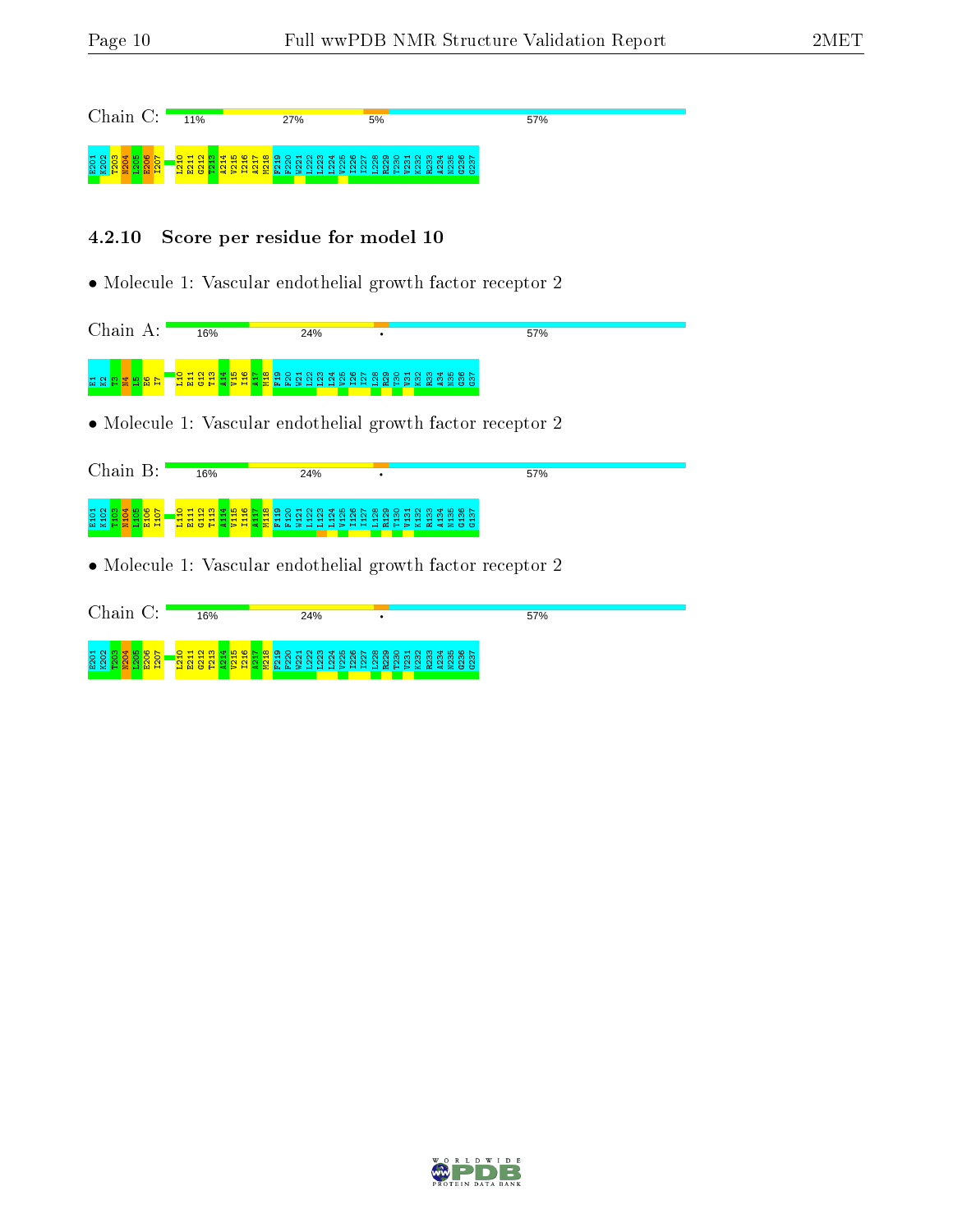# 5 Refinement protocol and experimental data overview  $\binom{1}{k}$

The models were refined using the following method: torsion angle dynamics.

Of the 100 calculated structures, 10 were deposited, based on the following criterion: target function.

The following table shows the software used for structure solution, optimisation and refinement.

| Software name   Classification |                         | Version |
|--------------------------------|-------------------------|---------|
| CYANA                          | structure solution 13.0 |         |
| CYANA                          | refinement              |         |

The following table shows chemical shift validation statistics as aggregates over all chemical shift files. Detailed validation can be found in section [7](#page-17-0) of this report.

| Chemical shift file(s)                       | input cs.cif |
|----------------------------------------------|--------------|
| Number of chemical shift lists               |              |
| Total number of shifts                       | 525          |
| Number of shifts mapped to atoms             | 525          |
| Number of unparsed shifts                    |              |
| Number of shifts with mapping errors         |              |
| Number of shifts with mapping warnings       |              |
| Assignment completeness (well-defined parts) |              |

No validations of the models with respect to experimental NMR restraints is performed at this time.

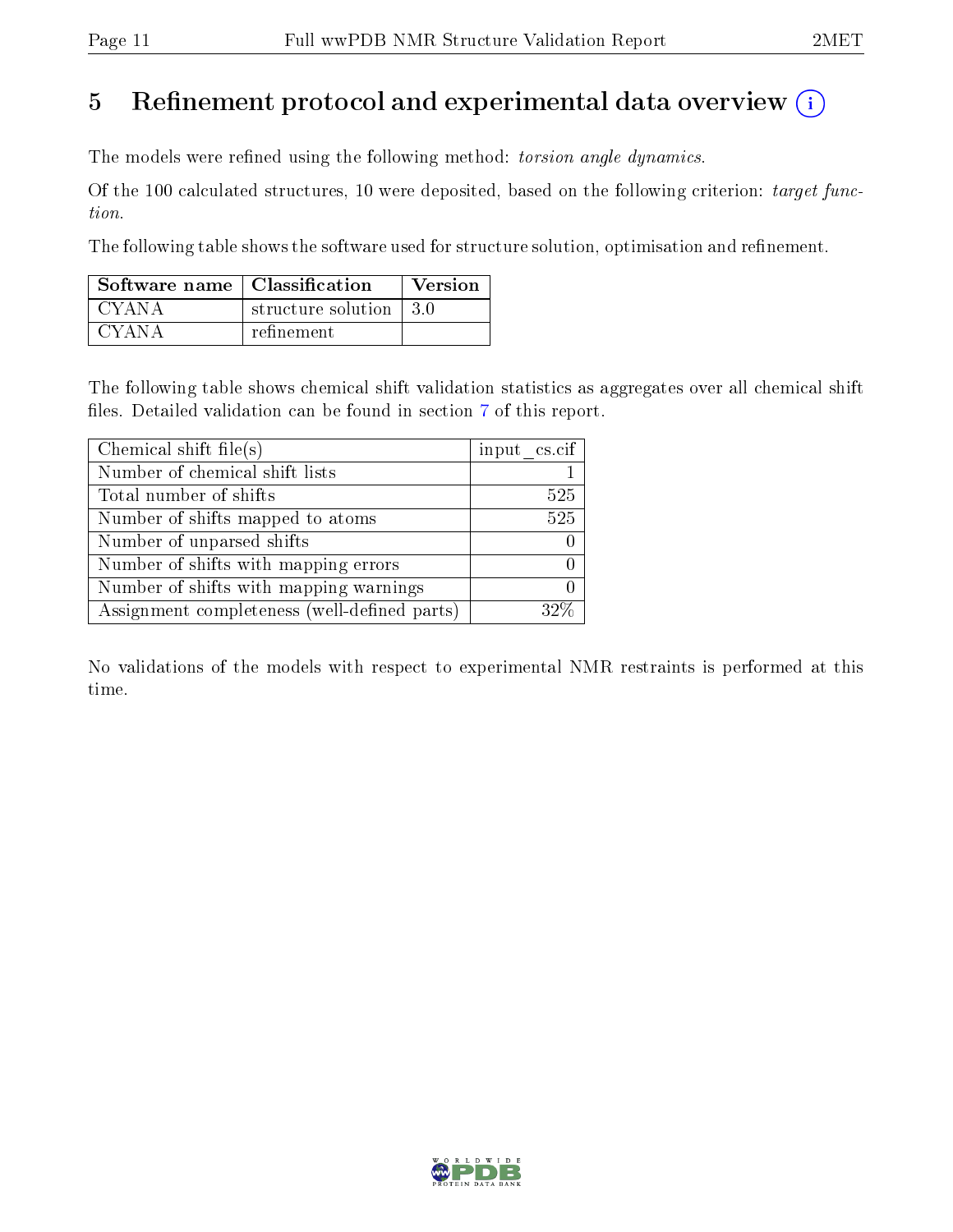# 6 Model quality  $(i)$

## 6.1 Standard geometry  $(i)$

There are no covalent bond-length or bond-angle outliers.

There are no bond-length outliers.

There are no bond-angle outliers.

There are no chirality outliers.

There are no planarity outliers.

## 6.2 Too-close contacts  $(i)$

In the following table, the Non-H and H(model) columns list the number of non-hydrogen atoms and hydrogen atoms in each chain respectively. The H(added) column lists the number of hydrogen atoms added and optimized by MolProbity. The Clashes column lists the number of clashes averaged over the ensemble.

| Mol  | Chain | Non-H $\parallel$ | $\mid$ H(model) | H(added) | <b>Clashes</b> |
|------|-------|-------------------|-----------------|----------|----------------|
|      |       | 117               | 131             | 129      | $33\pm 6$      |
|      |       | 117               | 131             | 129      | $34\pm 6$      |
|      |       | 117               | 131             | 129      | $34\pm 6$      |
| Δ 11 |       | 3510              | 3930            | 3870     | 636            |

The all-atom clashscore is defined as the number of clashes found per 1000 atoms (including hydrogen atoms). The all-atom clashscore for this structure is 86.

All unique clashes are listed below, sorted by their clash magnitude.

| Atom-1              | Atom-2             | $Clash(\AA)$ |             | Models |       |
|---------------------|--------------------|--------------|-------------|--------|-------|
|                     |                    |              | Distance(A) | Worst  | Total |
| 1:B:107:ILE:HG23    | 1:C:210:LEU:CD2    | 0.97         | 1.90        | 3      | 10    |
| 1: A:10:LEU:CD2     | 1:C:207:ILE:HG23   | 0.96         | 1.90        | 3      | 10    |
| 1: A:7: ILE: HG23   | 1:B:110:LEU:CD2    | 0.96         | 1.90        | 6      | 10    |
| 1: A: 7: ILE: HG23  | 1:B:110:LEU:HD21   | 0.90         | 1.44        | 6      | 10    |
| 1: A: 10: LEU: HD21 | 1:C:207:ILE:HG23   | 0.89         | 1.44        | 9      | 10    |
| 1:B:107:ILE:HG23    | 1:C:210:LEU:HD21   | 0.88         | 1.45        | 8      | 10    |
| 1:C:212:GLY:C       | 1:C:216:ILE:HD12   | 0.79         | 1.99        | 4      | 9     |
| 1:B:112:GLY:C       | 1:B:116:ILE:HD12   | 0.78         | 1.99        | 4      | 9     |
| 1: A:12: GLY: C     | 1: A:16: ILE: HD12 | 0.76         | 1.99        | 4      | 9     |
| 1: A:3:THR:HG21     | 1: B: 106: GLU: CG | 0.75         | 2.12        | 5      | 3     |
| 1: A:6: GLU:CG      | 1:C:203:THR:HG21   | 0.74         | 2.13        | 5      | 3     |
| 1:B:103:THR:HG21    | 1: C:206: GLU:CG   | 0.73         | 2.13        | 5      | 3     |

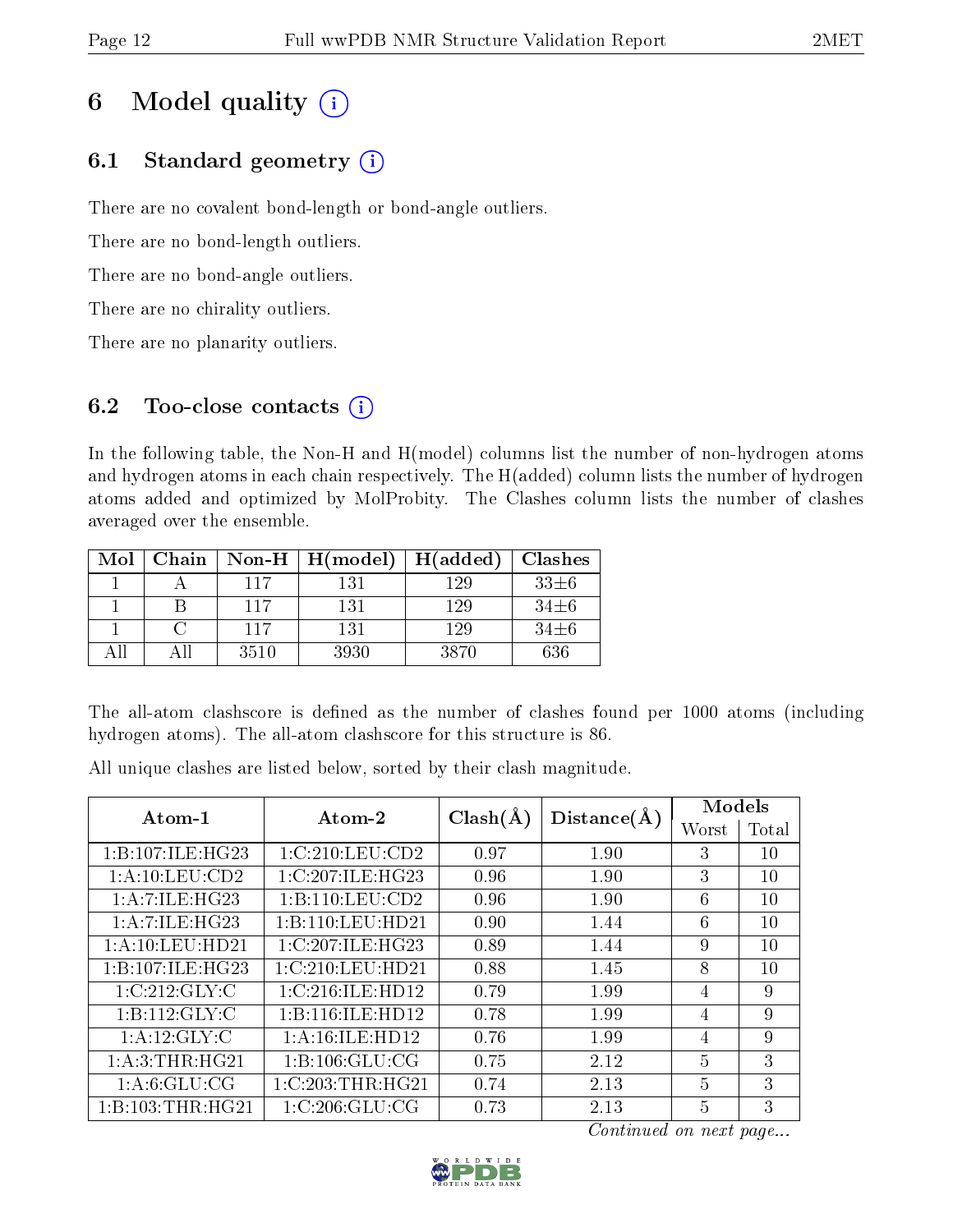| Continuea from previous page |                    |              |                   | <b>Models</b>  |                  |
|------------------------------|--------------------|--------------|-------------------|----------------|------------------|
| Atom-1                       | Atom-2             | $Clash(\AA)$ | Distance(A)       | Worst          | Total            |
| 1:B:118:MET:HE1              | 1:C:218:MET:SD     | 0.69         | 2.28              | 3              | $\overline{2}$   |
| 1:A:15:VAL:HG22              | 1:B:118:MET:CG     | 0.69         | 2.16              | $\overline{7}$ | $\overline{8}$   |
| 1: A:18: MET:HE1             | 1:B:118:MET:SD     | 0.68         | 2.27              | $\overline{3}$ | $\mathbf{1}$     |
| 1: A:3:THR:HG21              | 1:B:106:GLU:HG2    | 0.67         | 1.66              | $\overline{5}$ | $\overline{2}$   |
| 1: A:18: MET:SD              | 1:C:218:MET:HE1    | 0.67         | 2.30              | $\overline{3}$ | $\mathbf{1}$     |
| $1: A:6: \overline{GLU:HG2}$ | 1:C:203:THR:HG21   | 0.67         | 1.67              | $\overline{5}$ | $\sqrt{2}$       |
| 1:B:103:THR:HG21             | 1:C:206:GLU:HG2    | 0.66         | 1.66              | $\overline{5}$ | $\overline{2}$   |
| 1: A:13:THR:HG22             | 1:C:211:GLU:CD     | 0.65         | 2.12              | $\overline{2}$ | 8                |
| 1:B:111:GLU:CD               | 1:C:213:THR:HG22   | 0.64         | 2.13              | $\overline{2}$ | $\overline{8}$   |
| 1: A: 11: GLU: CD            | 1:B:113:THR:HG22   | 0.63         | 2.13              | $\overline{2}$ | 8                |
| 1:B:115:VAL:HG22             | 1:C:218:MET:CG     | 0.61         | $\overline{2.25}$ | $\overline{5}$ | $\overline{7}$   |
| 1: A:18: MET:CG              | 1:C:215:VAL:HG22   | 0.60         | 2.26              | $\bf 5$        | $8\,$            |
| 1:B:106:GLU:N                | 1:B:106:GLU:CD     | 0.60         | 2.55              | $\overline{5}$ | $6\,$            |
| 1:A:6:GLU:N                  | 1: A:6: GLU:CD     | 0.60         | 2.55              | $\overline{5}$ | $\overline{6}$   |
| 1:C:206:GLU:CD               | 1:C:206:GLU:N      | 0.59         | 2.55              | $\overline{5}$ | 8                |
| 1:B:106:GLU:CD               | 1:B:106:GLU:N      | 0.59         | 2.56              | $\mathbf 1$    | $\overline{4}$   |
| 1:B:115:VAL:HG22             | 1:C:218:MET:HG3    | 0.59         | 1.75              | $\overline{5}$ | $6\,$            |
| 1: A:6: GLU:CD               | 1: A:6: GLU: N     | 0.59         | 2.56              | $\overline{9}$ | $\overline{4}$   |
| 1: A:7: ILE: CG2             | 1:B:110:LEU:HD21   | 0.59         | 2.26              | $\overline{6}$ | 10               |
| 1: A:18:MET:HG3              | 1:C:215:VAL:HG22   | 0.58         | 1.75              | $\overline{5}$ | $6\phantom{.}6$  |
| 1:C:206:GLU:N                | 1:C:206:GLU:CD     | 0.58         | 2.56              | $\overline{4}$ | $\overline{2}$   |
| 1: A: 10: LEU: CD1           | 1:C:210:LEU:HD12   | 0.58         | 2.29              | $\overline{2}$ | 10               |
| 1:A:10:LEU:HD12              | 1:B:110:LEU:CD1    | 0.57         | 2.29              | $\overline{2}$ | 10               |
| 1:B:103:THR:HG21             | 1:C:206:GLU:HG3    | 0.57         | 1.76              | 8              | 3                |
| 1:B:104:ASN:ND2              | 1:B:105:LEU:H      | 0.57         | 1.97              | $\overline{5}$ | $\mathbf{1}$     |
| 1:B:118:MET:CE               | 1:C:218:MET:SD     | 0.57         | 2.92              | 7              | $\overline{2}$   |
| 1:B:111:GLU:O                | 1:B:115:VAL:HG23   | 0.57         | 1.99              | $\overline{3}$ | $\boldsymbol{9}$ |
| 1: A: 4: ASN: ND2            | 1: A:5: LEU:H      | 0.57         | 1.98              | $\overline{5}$ | $\overline{1}$   |
| 1: A: 10: LEU: HD21          | 1:C:207:ILE:CG2    | 0.56         | 2.27              | 6              | 10               |
| 1: A:3:THR:HG21              | 1:B:106:GLU:HG3    | 0.56         | 1.77              | 8              | 3                |
| 1:C:211:GLU:O                | 1:C:215:VAL:HG23   | 0.56         | 2.00              | $\overline{3}$ | $8\,$            |
| 1:C:204:ASN:ND2              | 1:C:205:LEU:H      | 0.56         | 1.98              | $\overline{5}$ | $\mathbf{1}$     |
| 1: A:18: MET:HG2             | 1:C:215:VAL:HG13   | 0.56         | 1.78              | $\overline{5}$ | $\overline{5}$   |
| 1: A:15: VAL:HG22            | 1:B:118:MET:HG3    | 0.56         | 1.76              | $\overline{5}$ | $\,6\,$          |
| 1: A:15: VAL:HG13            | 1:B:118:MET:HG2    | 0.56         | 1.78              | $\bf 5$        | $\bf 5$          |
| 1:A:11:GLU:O                 | 1: A:15: VAL:HG23  | 0.56         | 2.00              | $\overline{3}$ | $8\,$            |
| 1:B:112:GLY:O                | 1:B:116:ILE:HD12   | 0.56         | 2.01              | $\overline{4}$ | 3                |
| 1: A:6: GLU: HG3             | 1:C:203:THR:HG21   | 0.56         | 1.77              | 8              | $\overline{3}$   |
| $1:$ A:12:GLY:O              | 1: A:16: ILE: HD12 | 0.56         | 2.01              | 4              | $\mathfrak{Z}$   |
| 1:B:110:LEU:HD12             | 1:C:210:LEU:CD1    | 0.55         | 2.30              | $\sqrt{2}$     | 10               |
| 1:B:107:ILE:CG2              | 1:C:210:LEU:HD21   | 0.55         | 2.27              | $\overline{5}$ | 10               |

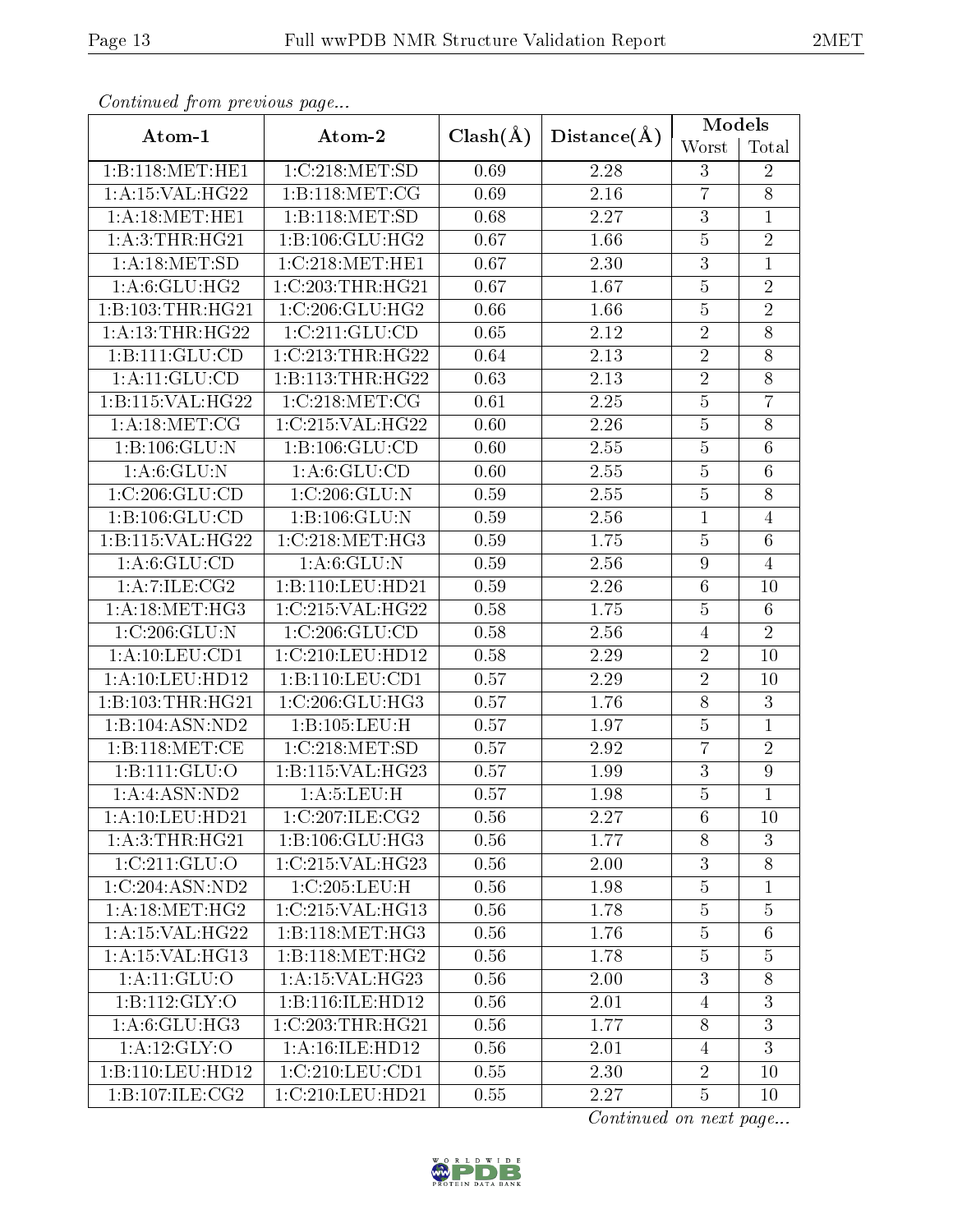| Communica from previous page |                   |              |             | <b>Models</b>    |                |  |
|------------------------------|-------------------|--------------|-------------|------------------|----------------|--|
| Atom-1                       | Atom-2            | $Clash(\AA)$ | Distance(A) | Worst            | Total          |  |
| 1:B:115:VAL:HG13             | 1:C:218:MET:HG2   | 0.55         | 1.78        | 5                | $\overline{5}$ |  |
| 1: A:18:MET:HE1              | 1:C:218:MET:CE    | 0.54         | 2.32        | $\overline{2}$   | $8\,$          |  |
| 1:C:212:GLY:O                | 1:C:216:ILE:HD12  | 0.53         | 2.01        | $\overline{4}$   | $\overline{3}$ |  |
| 1:B:118:MET:HE1              | 1:C:218:MET:CE    | 0.52         | 2.34        | $\overline{7}$   | $\mathbf{1}$   |  |
| 1:A:18:MET:CE                | 1:B:118:MET:HE1   | 0.52         | 2.35        | 10               | $\overline{9}$ |  |
| 1:B:118:MET:CE               | 1:C:218:MET:HE1   | 0.52         | 2.35        | $\overline{4}$   | $\overline{9}$ |  |
| 1: A: 10: LEU: HD13          | 1:C:210:LEU:CD1   | 0.51         | 2.36        | 10               | 10             |  |
| 1:B:115:VAL:CG1              | 1:C:218:MET:HG2   | 0.50         | 2.36        | $\bf 5$          | $\sqrt{2}$     |  |
| 1: A:18: MET:HG2             | 1:C:215:VAL:CG1   | 0.50         | 2.37        | $\overline{5}$   | $\overline{2}$ |  |
| 1: A: 10: LEU: O             | 1:A:14:ALA:HB2    | 0.49         | 2.07        | $\bf 5$          | $\overline{8}$ |  |
| 1:A:10:LEU:HD12              | 1:B:110:LEU:HD13  | 0.49         | 1.83        | $\overline{2}$   | 10             |  |
| 1:B:110:LEU:CD1              | 1:C:210:LEU:HD13  | 0.49         | 2.37        | $\boldsymbol{9}$ | 10             |  |
| 1: A: 10: LEU: HD13          | 1:C:210:LEU:HD12  | 0.49         | 1.83        | $\overline{2}$   | 10             |  |
| 1:A:15:VAL:CG1               | 1:B:118:MET:HG2   | 0.49         | 2.37        | $\overline{5}$   | $\sqrt{2}$     |  |
| 1:B:110:LEU:O                | 1:B:114:ALA:HB2   | 0.49         | 2.07        | $\overline{5}$   | $\overline{8}$ |  |
| 1:A:4:ASN:O                  | 1:A:7:ILE:N       | 0.49         | 2.46        | 10               | 10             |  |
| 1: A:18:MET:HE1              | 1:C:218:MET:HE2   | 0.49         | 1.84        | $\overline{2}$   | $\overline{4}$ |  |
| 1:A:10:LEU:CD1               | 1:B:110:LEU:HD13  | 0.48         | 2.38        | 1                | 10             |  |
| 1:C:210:LEU:O                | 1:C:214:ALA:HB2   | 0.48         | 2.07        | $\overline{5}$   | 8              |  |
| 1:B:104:ASN:O                | 1:B:107:ILE:N     | 0.48         | 2.46        | $\overline{3}$   | 10             |  |
| 1: A:13:THR:HG22             | 1:C:211:GLU:OE1   | 0.48         | 2.07        | $\overline{2}$   | $\overline{2}$ |  |
| 1:C:204:ASN:CG               | 1:C:205:LEU:N     | 0.48         | 2.67        | $\overline{5}$   | $\overline{2}$ |  |
| 1:C:204:ASN:O                | 1:C:207:ILE:N     | 0.48         | 2.46        | $6\phantom{.}6$  | 10             |  |
| 1:B:110:LEU:HD12             | 1:C:210:LEU:HD13  | 0.48         | 1.84        | $\overline{2}$   | 10             |  |
| 1:B:104:ASN:CG               | 1:B:105:LEU:N     | 0.48         | 2.66        | $\overline{5}$   | $\sqrt{2}$     |  |
| 1: A: 4: ASN: CG             | 1: A:5: LEU: N    | 0.48         | 2.67        | $\overline{5}$   | $\overline{2}$ |  |
| 1:A:11:GLU:OE1               | 1:B:113:THR:HG22  | 0.48         | 2.09        | $\overline{2}$   | $\overline{2}$ |  |
| 1: A: 7: ILE: HG23           | 1:B:110:LEU:HD23  | 0.47         | 1.83        | $\overline{6}$   | $\overline{6}$ |  |
| 1: A:18:MET:HE2              | 1:B:118:MET:HE1   | 0.47         | 1.87        | 9                | 3              |  |
| 1:A:10:LEU:HD23              | 1:C:207:ILE:HG23  | 0.47         | 1.82        | $\overline{5}$   | 6              |  |
| 1:B:107:ILE:HG23             | 1:C:210:LEU:HD23  | 0.46         | 1.84        | 9                | 8              |  |
| 1:B:111:GLU:OE1              | 1:C:213:THR:HG22  | 0.46         | 2.09        | $\overline{2}$   | $\sqrt{2}$     |  |
| 1:B:106:GLU:OE1              | 1:B:106:GLU:N     | 0.46         | 2.49        | 9                | $\mathbf{1}$   |  |
| 1:B:107:ILE:O                | 1:B:111:GLU:CG    | 0.45         | 2.65        | 10               | $\overline{9}$ |  |
| 1:B:110:LEU:O                | 1:B:114:ALA:CB    | 0.45         | 2.65        | 3                | $\overline{7}$ |  |
| 1:C:210:LEU:O                | 1:C:214:ALA:CB    | 0.45         | 2.64        | $\overline{3}$   | $\overline{7}$ |  |
| 1:B:118:MET:HE1              | 1:C:218:MET:HE1   | 0.45         | 1.89        | 6                | 1              |  |
| 1:A:7:ILE:O                  | 1: A: 11: GLU: CG | 0.45         | 2.65        | 8                | 9              |  |
| 1:B:103:THR:CG2              | 1:C:206:GLU:CG    | 0.45         | 2.94        | 8                | $\mathbf{1}$   |  |
| 1:C:207:ILE:O                | 1:C:211:GLU:CG    | 0.45         | 2.65        | 9                | 9              |  |
| 1: A:6: GLU:H                | 1: A:6: GLU:CD    | 0.45         | 2.16        | $\overline{4}$   | 3              |  |

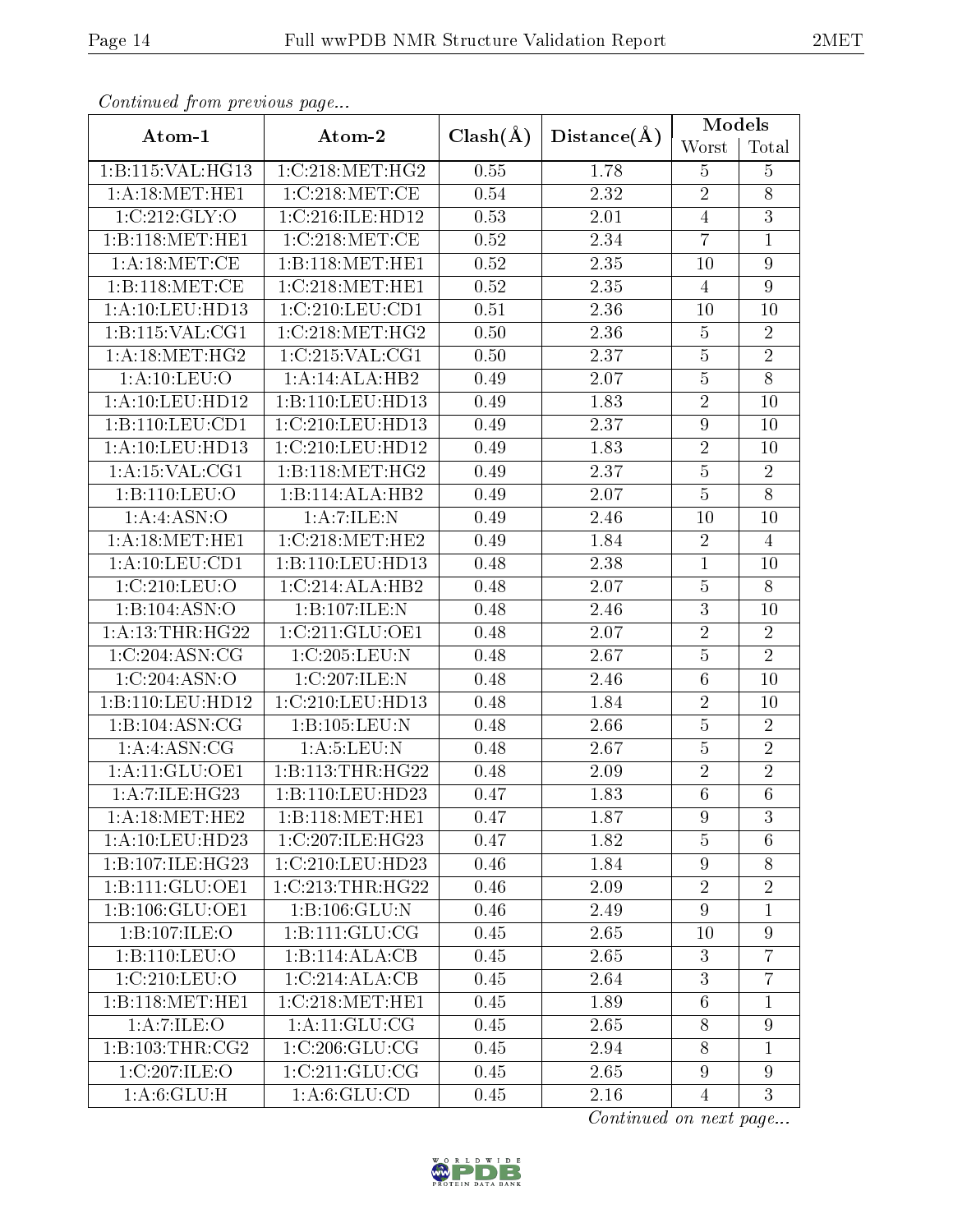| Continual from previous page |                                   |              |             | Models         |                |
|------------------------------|-----------------------------------|--------------|-------------|----------------|----------------|
| Atom-1                       | Atom-2                            | $Clash(\AA)$ | Distance(A) | Worst          | Total          |
| 1: C:206: GLU: H             | 1:C:206:GLU:CD                    | 0.45         | 2.15        | 4              | $\overline{4}$ |
| 1:A:10:LEU:O                 | 1:A:14:ALA:CB                     | 0.44         | 2.65        | 3              | $\,6\,$        |
| 1:A:14:ALA:N                 | 1:C:211:GLU:OE1                   | 0.44         | 2.50        | $\overline{2}$ | $\mathbf{1}$   |
| 1: A:3:THR:CG2               | 1: B: 106: GLU: CG                | 0.44         | 2.95        | $\overline{8}$ | $\mathbf{1}$   |
| 1:C:206:GLU:OE1              | 1:C:206:GLU:N                     | 0.44         | 2.50        | $\overline{9}$ | $\mathbf{1}$   |
| 1:B:106:GLU:CD               | $1:B:106:\overline{\text{GLU:H}}$ | 0.44         | 2.15        | 4              | $\overline{3}$ |
| 1:A:11:GLU:OE1               | 1:B:114:ALA:N                     | 0.44         | 2.50        | $\overline{2}$ | $\overline{1}$ |
| 1: A:6: GLU:OE1              | 1: A:6: GLU:N                     | 0.44         | 2.51        | 9              | $\mathbf{1}$   |
| 1:C:204:ASN:ND2              | 1:C:205:LEU:N                     | 0.44         | 2.66        | $\overline{5}$ | $\overline{1}$ |
| 1: A:12: GLY:O               | 1:A:16:ILE:CG1                    | 0.44         | 2.66        | $\mathbf 1$    | $8\,$          |
| 1:C:212:GLY:O                | 1:C:216:ILE:CG1                   | 0.44         | 2.66        | $\overline{7}$ | $\overline{8}$ |
| 1:B:103:THR:HG23             | 1:B:104:ASN:N                     | 0.44         | 2.28        | $\overline{9}$ | $\mathbf{1}$   |
| 1:B:104:ASN:ND2              | 1:B:105:LEU:N                     | 0.43         | 2.66        | $\overline{5}$ | $\overline{1}$ |
| 1:B:112:GLY:O                | 1:B:116:ILE:CG1                   | 0.43         | 2.66        | 10             | $8\,$          |
| 1:B:106:GLU:H                | 1:B:106:GLU:CD                    | 0.43         | 2.17        | $\mathbf{1}$   | 3              |
| 1:B:111:GLU:OE1              | 1:C:214:ALA:N                     | 0.43         | 2.52        | $\overline{2}$ | $\mathbf{1}$   |
| 1:C:206:GLU:N                | 1:C:206:GLU:OE2                   | 0.43         | 2.52        | 8              | $\mathbf{1}$   |
| 1: A:6: GLU:N                | 1: A:6: GLU:OE2                   | 0.43         | 2.52        | $\overline{8}$ | $\mathbf{1}$   |
| 1:C:203:THR:HG23             | 1:C:204:ASN:N                     | 0.43         | 2.28        | $\overline{9}$ | $\mathbf{1}$   |
| 1: A:6: GLU:CG               | 1:C:203:THR:CG2                   | 0.43         | 2.95        | 8              | $\mathbf{1}$   |
| 1: A:6: GLU:CD               | 1: A:6: GLU:H                     | 0.43         | 2.17        | $\mathbf{1}$   | $\overline{3}$ |
| 1:B:106:GLU:N                | 1:B:106:GLU:OE2                   | 0.42         | 2.52        | 8              | $\mathbf{1}$   |
| 1: A:3:THR:HG23              | 1:A:4:ASN:N                       | 0.42         | 2.29        | 9              | $\mathbf{1}$   |
| 1:C:213:THR:HA               | 1:C:216:ILE:HD12                  | 0.42         | 1.92        | $\overline{2}$ | $\mathbf{1}$   |
| 1: A:18: MET:SD              | 1:C:218:MET:CE                    | 0.42         | 3.06        | $\overline{3}$ | $\mathbf{1}$   |
| 1:C:205:LEU:HA               | 1:C:205:LEU:HD23                  | 0.42         | 1.72        | $\overline{8}$ | $\overline{1}$ |
| 1:B:113:THR:HA               | 1:B:116:ILE:HD12                  | 0.42         | 1.92        | $\overline{2}$ | $\mathbf{1}$   |
| 1: A:13:THR:HA               | 1: A:16: ILE: HD12                | 0.42         | 1.91        | $\overline{2}$ | $\overline{1}$ |
| 1: A:15: VAL:HG22            | 1:B:118:MET:HG2                   | 0.42         | 1.90        | $\overline{7}$ | 1              |
| 1:C:206:GLU:CD               | 1:C:206:GLU:H                     | 0.42         | 2.18        | 10             | $\overline{2}$ |
| 1: A:18: MET:CG              | 1:C:215:VAL:HG13                  | 0.41         | 2.46        | $\overline{2}$ | $\mathbf{1}$   |
| $1:A:4:\overline{ASN:ND2}$   | 1: A:5: LEU: N                    | 0.41         | 2.66        | $\overline{5}$ | $\mathbf{1}$   |
| 1: A:12: GLY:O               | 1: A:16: ILE: CD1                 | 0.41         | 2.69        | 4              | $\mathbf{1}$   |
| 1:C:210:LEU:HD23             | 1:C:210:LEU:HA                    | 0.41         | 1.72        | $\overline{7}$ | $\mathbf{1}$   |
| 1:B:118:MET:HE2              | 1:C:218:MET:HE1                   | 0.41         | 1.93        | 9              | $\overline{2}$ |
| 1:C:204:ASN:HA               | 1:C:207:ILE:HG13                  | 0.41         | 1.93        | $\overline{9}$ | $\overline{4}$ |
| 1:C:212:GLY:O                | 1:C:216:ILE:CD1                   | 0.41         | 2.69        | $\overline{4}$ | $\mathbf{1}$   |
| 1: A:18: MET:SD              | 1:B:118:MET:HE1                   | 0.41         | 2.56        | $\overline{7}$ | $\mathbf{1}$   |
| 1: B: 112: GLY: O            | 1:B:116:ILE:CD1                   | 0.40         | 2.69        | $\overline{4}$ | $\mathbf{1}$   |

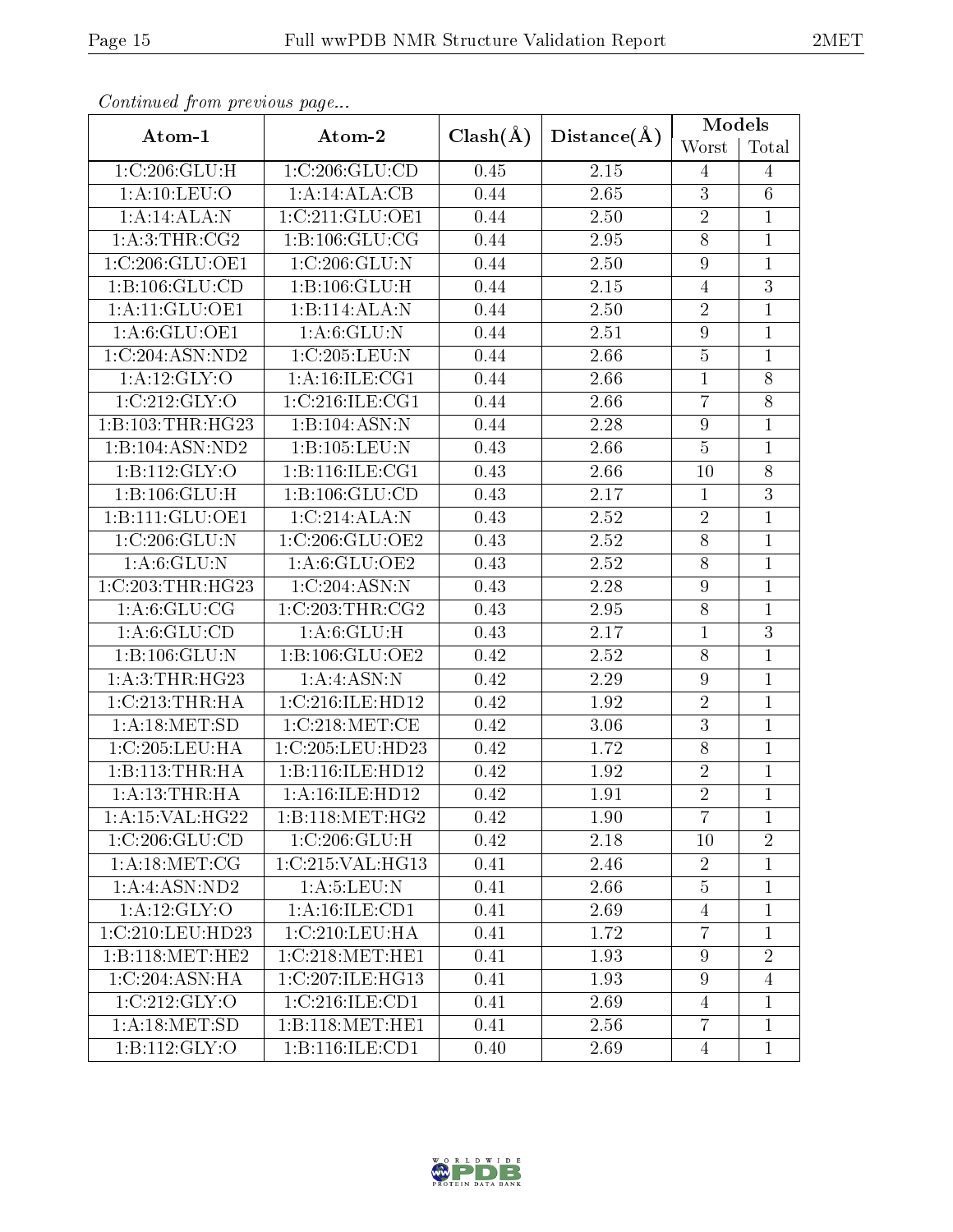## 6.3 Torsion angles (i)

#### 6.3.1 Protein backbone  $(i)$

In the following table, the Percentiles column shows the percent Ramachandran outliers of the chain as a percentile score with respect to all PDB entries followed by that with respect to all NMR entries. The Analysed column shows the number of residues for which the backbone conformation was analysed and the total number of residues.

| Mol | Chain | Analysed         | Favoured                 | Allowed           | Outliers              |     | Percentiles                            |
|-----|-------|------------------|--------------------------|-------------------|-----------------------|-----|----------------------------------------|
|     |       | 16/37(43%)       | $14\pm1(84\pm3\%)$       | $3\pm1(16\pm3\%)$ | $0\pm 0$ $(0\pm 0\%)$ |     | $\boxed{100}$ $\boxed{100}$ $\boxed{}$ |
|     |       | 16/37(43%)       | $14\pm1(84\pm3\%)$       | $3\pm1(16\pm3\%)$ | $0\pm 0$ $(0\pm 0\%)$ | 100 | $\vert$ 100 $\vert$ 1                  |
|     |       | 16/37(43%)       | 14 $\pm$ 1 (84 $\pm$ 3%) | $3\pm1(16\pm3\%)$ | $0\pm 0$ $(0\pm 0\%)$ | 100 | $\vert$ 100 $\vert$ 1                  |
| All | All   | $480/1110(43\%)$ | 405 $(84\%)$             | $75(16\%)$        | $0(0\%)$              | 100 | $\vert$ 100 $\vert$ 1                  |

There are no Ramachandran outliers.

#### 6.3.2 Protein sidechains  $(i)$

In the following table, the Percentiles column shows the percent sidechain outliers of the chain as a percentile score with respect to all PDB entries followed by that with respect to all NMR entries. The Analysed column shows the number of residues for which the sidechain conformation was analysed and the total number of residues.

| Mol | Chain       | Analysed        | Rotameric                                      | Outliers         | Percentiles      |
|-----|-------------|-----------------|------------------------------------------------|------------------|------------------|
|     | А           | $13/31$ (42\%)  | $12\pm1(95\pm5\%)$                             | $1\pm1(5\pm5\%)$ | 75 <br><b>26</b> |
|     | B           | $13/31$ (42%)   | $12\pm1$ (95 $\pm$ 5%)   1 $\pm1$ (5 $\pm$ 5%) |                  | 75<br>26         |
|     | $\mathbf C$ | $13/31$ (42%)   | $12\pm1$ (95 $\pm$ 5%)   1 $\pm1$ (5 $\pm$ 5%) |                  | 75<br>26         |
| All | All         | $390/930(42\%)$ | 369 $(95%)$                                    | $21(5\%)$        | 75<br>26         |

All 6 unique residues with a non-rotameric sidechain are listed below. They are sorted by the frequency of occurrence in the ensemble.

| Mol | Chain                  | Res | <b>Type</b> | Models (Total) |
|-----|------------------------|-----|-------------|----------------|
|     |                        | 106 | <b>GLU</b>  |                |
|     | $\left( \cdot \right)$ | 206 | <b>GLU</b>  |                |
|     |                        |     | <b>GLU</b>  |                |
|     | C                      | 204 | <b>ASN</b>  |                |
|     |                        |     | <b>ASN</b>  |                |
|     |                        | 104 | <b>ASN</b>  |                |

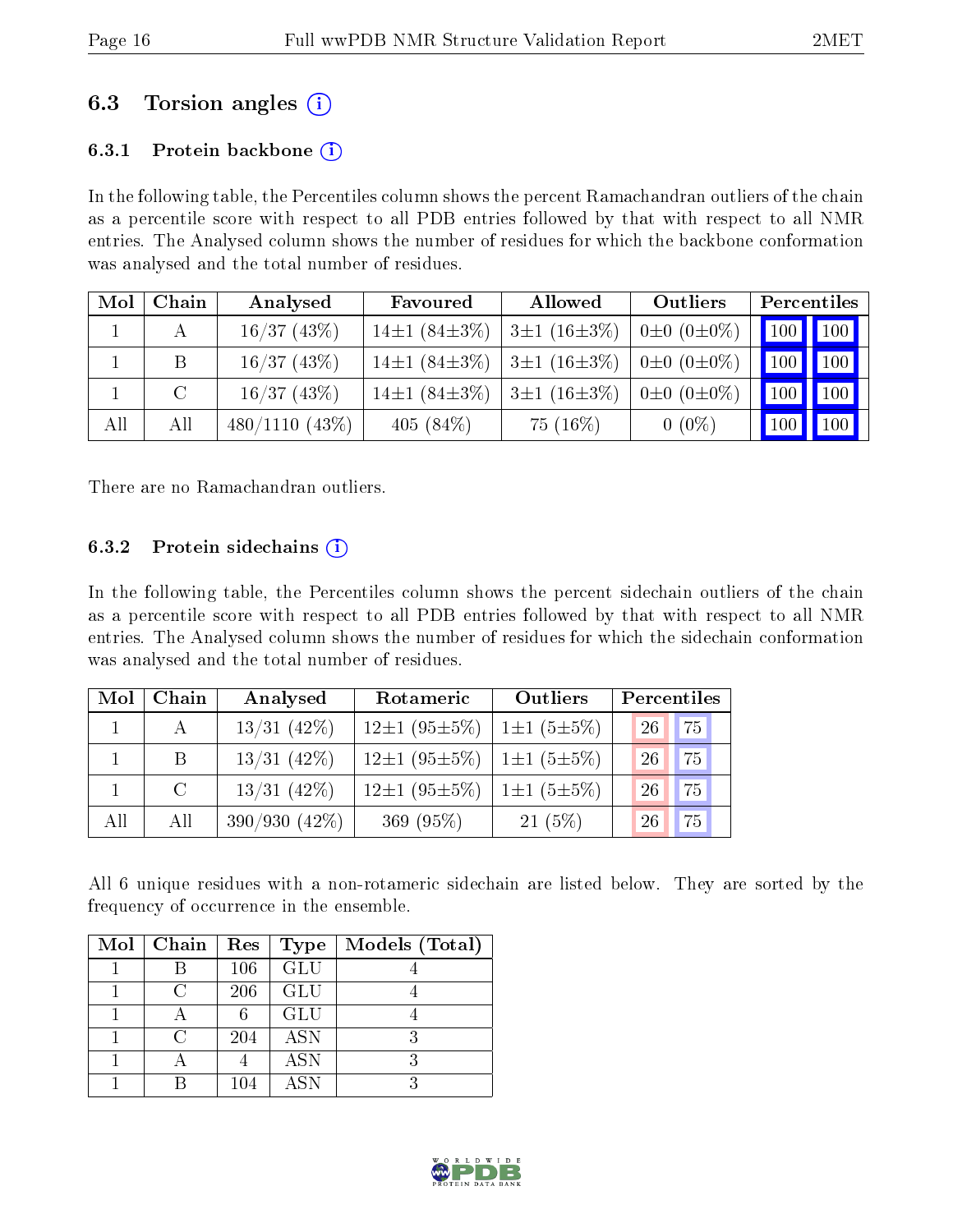#### 6.3.3 RNA [O](https://www.wwpdb.org/validation/2017/NMRValidationReportHelp#rna)i

There are no RNA molecules in this entry.

#### 6.4 Non-standard residues in protein, DNA, RNA chains (i)

There are no non-standard protein/DNA/RNA residues in this entry.

#### 6.5 Carbohydrates  $(i)$

There are no carbohydrates in this entry.

### 6.6 Ligand geometry  $(i)$

There are no ligands in this entry.

### 6.7 [O](https://www.wwpdb.org/validation/2017/NMRValidationReportHelp#nonstandard_residues_and_ligands)ther polymers (i)

There are no such molecules in this entry.

## 6.8 Polymer linkage issues  $(i)$

There are no chain breaks in this entry.

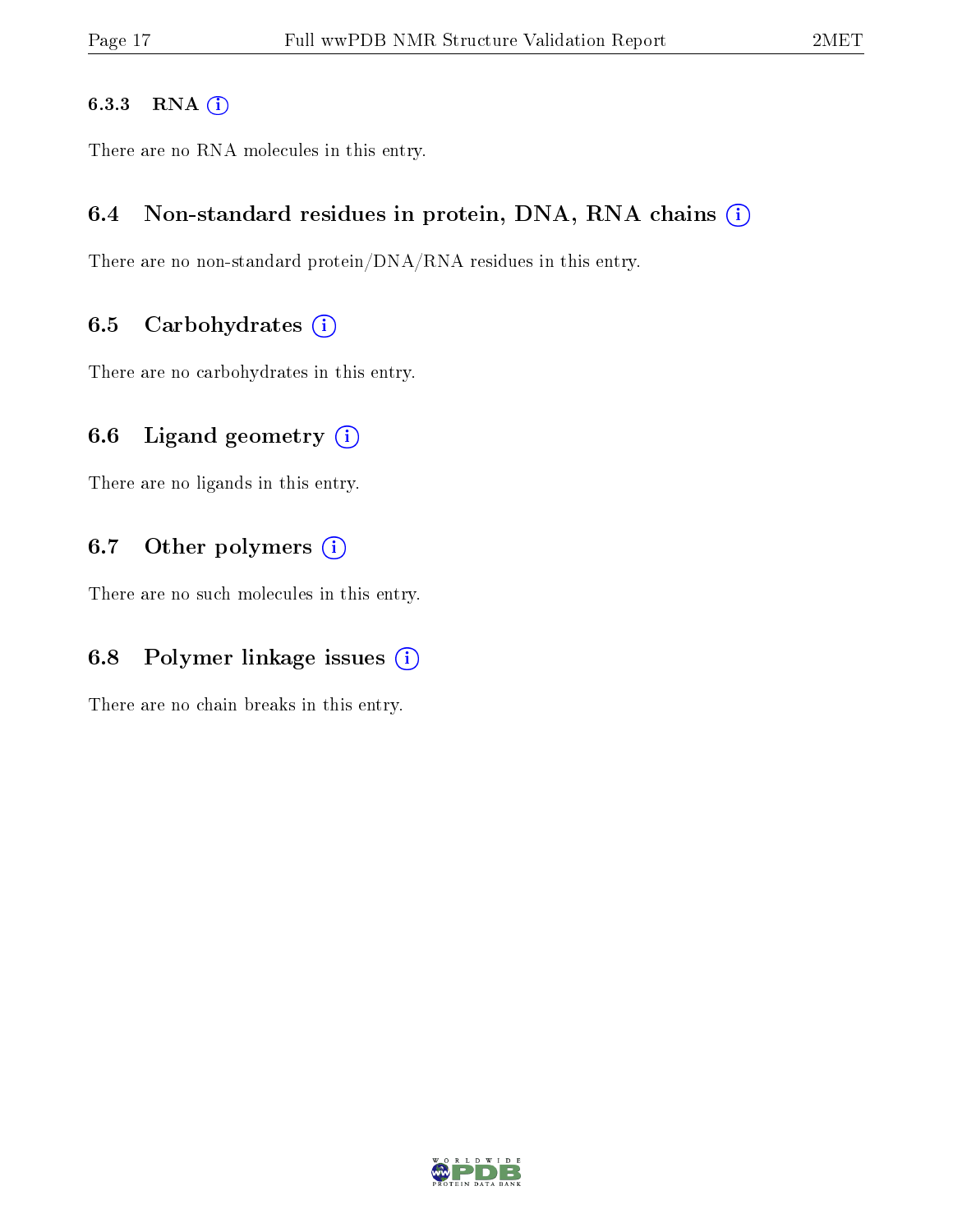# <span id="page-17-0"></span>7 Chemical shift validation  $\left( \begin{array}{c} \overline{1} \end{array} \right)$

The completeness of assignment taking into account all chemical shift lists is 32% for the welldefined parts and  $31\%$  for the entire structure.

## 7.1 Chemical shift list 1

File name: input\_cs.cif

Chemical shift list name: *assigned\_chem\_shift\_list\_1* 

### 7.1.1 Bookkeeping (i)

The following table shows the results of parsing the chemical shift list and reports the number of nuclei with statistically unusual chemical shifts.

| Total number of shifts                  | 525 |
|-----------------------------------------|-----|
| Number of shifts mapped to atoms        | 525 |
| Number of unparsed shifts               |     |
| Number of shifts with mapping errors    |     |
| Number of shifts with mapping warnings  |     |
| Number of shift outliers (ShiftChecker) |     |

#### 7.1.2 Chemical shift referencing  $(i)$

The following table shows the suggested chemical shift referencing corrections.

| <b>Nucleus</b>     | $\#$ values $\ $ | $\vert$ Correction $\pm$ precision, ppm | Suggested action        |
|--------------------|------------------|-----------------------------------------|-------------------------|
| $^{13}C_{\alpha}$  | 36               | $-0.02 \pm 0.17$                        | None needed $(0.5 ppm)$ |
| ${}^{13}C_{\beta}$ | 33               | $0.95 \pm 0.12$                         | Should be applied       |
| $13\text{C}$       | 34               | $0.68 \pm 0.12$                         | Should be applied       |
| $15\,\mathrm{N}$   | 37               | $0.37 \pm 0.17$                         | None needed $(0.5 ppm)$ |

#### 7.1.3 Completeness of resonance assignments  $(i)$

The following table shows the completeness of the chemical shift assignments for the well-defined regions of the structure. The overall completeness is 32%, i.e. 175 atoms were assigned a chemical shift out of a possible 543. 3 out of 9 assigned methyl groups (LEU and VAL) were assigned stereospecifically.

|           | $\rm Total$    | $1\mathbf{H}$ | $13\,$ $\sim$   | $15\mathbf{N}$ |
|-----------|----------------|---------------|-----------------|----------------|
| Backbone  | 80/240(33%)    | $-32/96(33%)$ | $32/96$ (33\%)  | $16/48$ (33\%) |
| Sidechain | $95/303(31\%)$ | 54/168(32%)   | $140/132(30\%)$ | $1/3$ (33\%)   |